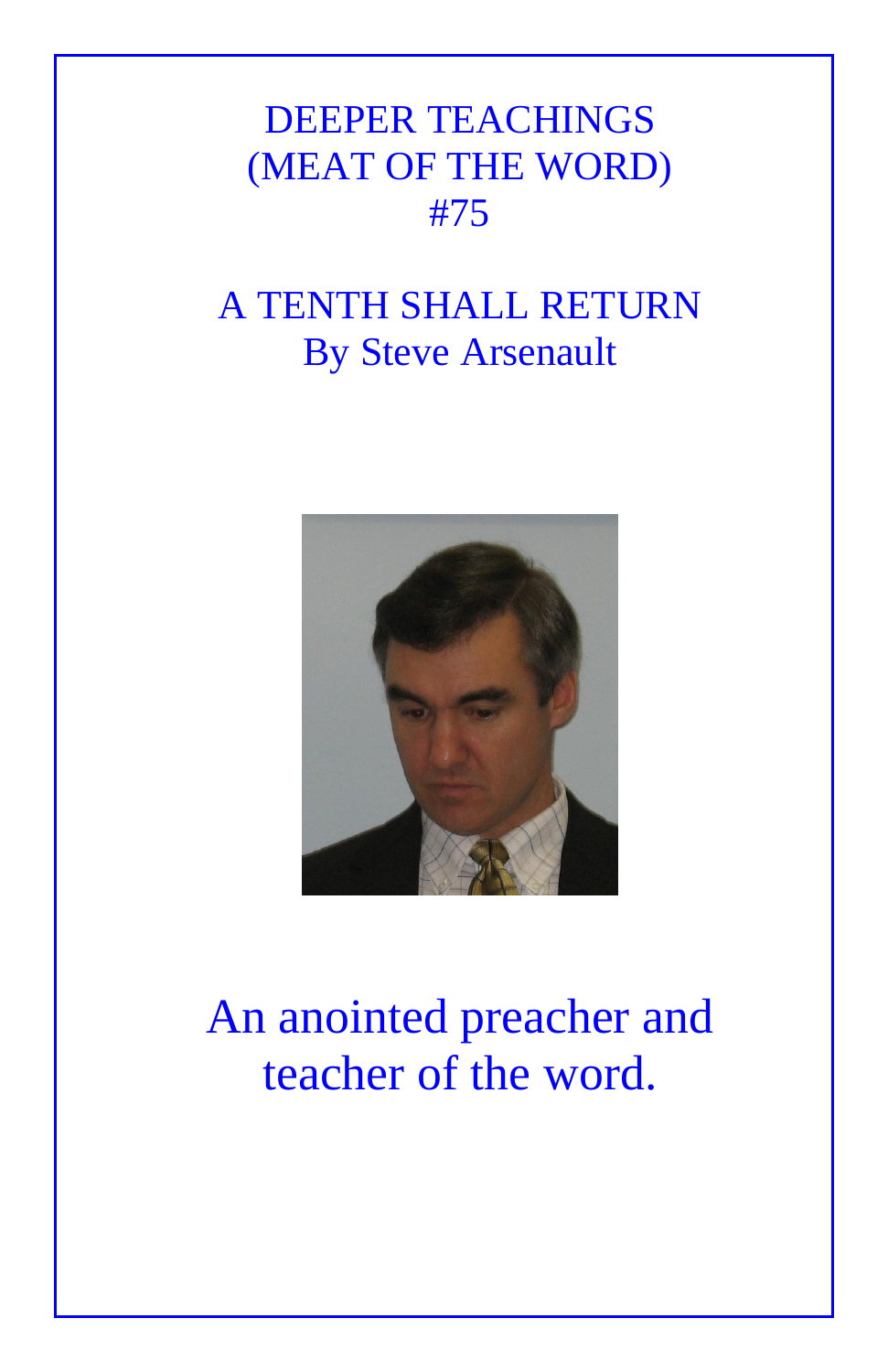## A Tenth Shall Return By Steve Arsenault Ministered at Headwaters Ranch 3/18/07

 We're here to know Him a little better and the prophets tell us you'll know as you follow on to know. As we have followed on to know, though we've discovered that what knowing Him was all about, if we are actually going to know Him in the power of His resurrection, what that knowing involved was being made conformable to His death. And what it is that we have to know is the fellowship of His sufferings. And knowing that is what qualifies us for the power of His resurrection. If we're actually going to know Him in that way, then we have to be planted in the likeness of His death. I've always gotten a chuckle out of that little phrase there in Romans, if you're planted in the likeness of His death then we shall be also in the likeness of His resurrection because planting is something you do when you want to produce a crop and He calls us the trees of righteousness and every seed that is going to bring forth fruit has to go in the ground and die. The only way we know power is through death. That's not what the rest of the church has signed up for, for sure. Sometimes we wonder ourselves if this is really what we've signed up for. Because it is getting clearer and clearer that the path of the just is as a shining light and it shines more and more unto the perfect day and what is being revealed, if we're going to know Him, is what it is going to cost to know Him. What it's going to cost, is everything. Of course how much do you have? What did you come into the world with? (nothing) What are you taking out? (nothing) So what is it really going to cost? Nothing. So it is a pretty good deal when you can trade in what is nothing for that which is something …when you can trade in that which is temporal for that which is eternal. Bro. Ed was telling me last night about having the truck pulled apart up in the shop. The heads were sent out and they didn't turn them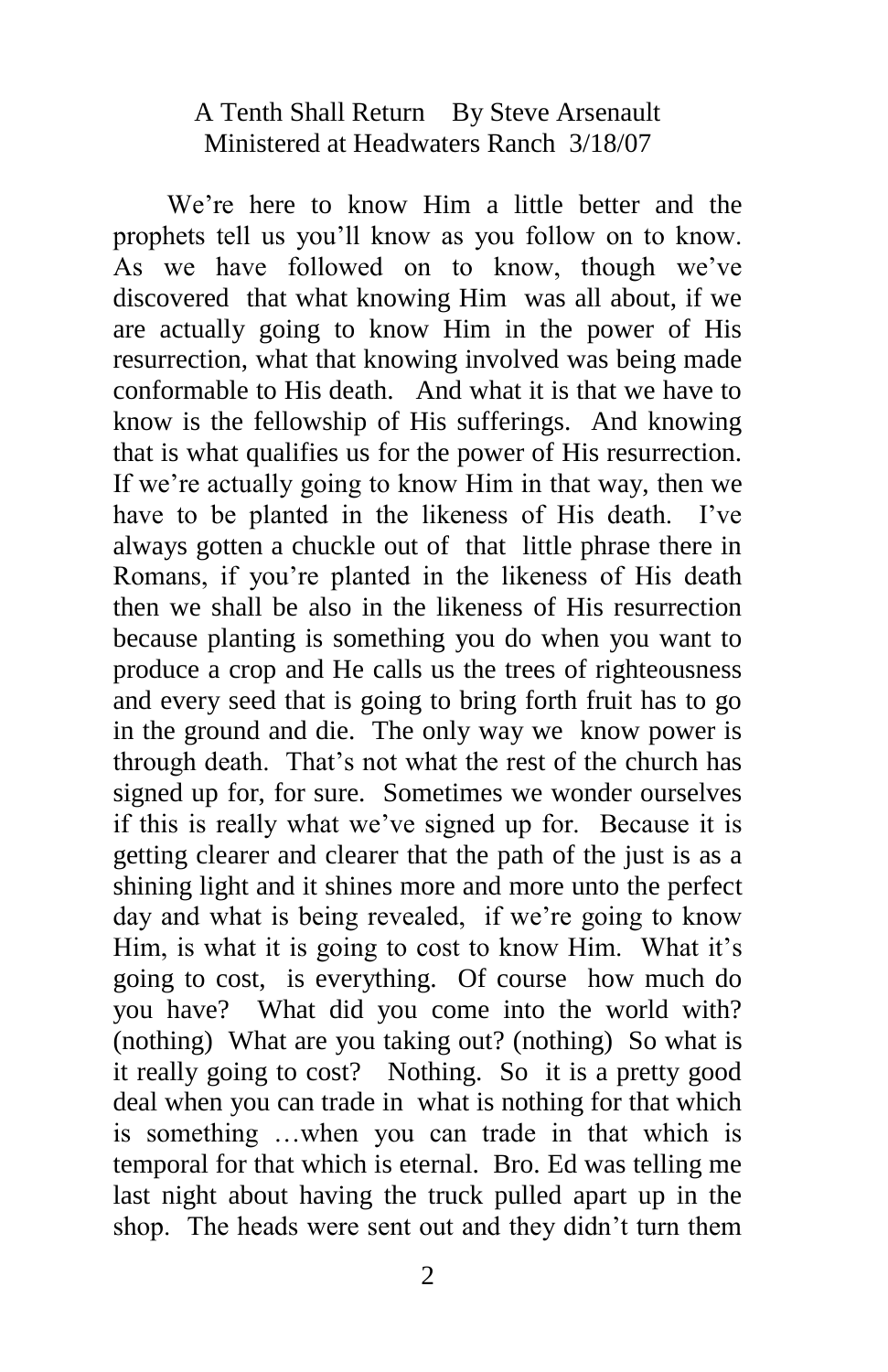or something and they were out by 3000ths of an inch. That's not very much. But it is enough that it has to be sent back. It has to be done right. In framing, when we're building houses, you don't deal in thousandths. No tape measure has it down to thousandths. When you are framing a wall, or just about any part of building a house, you would never deal in the thousandths. You can see that when you are involved in certain projects, there is a requirement for perfection that goes far beyond other kinds of projects. So you and I can be involved in certain things in the kingdom. How many know there are both tares and wheat in the kingdom? How many know that we're still in the time when the kingdom suffers violence? There is still a mixture in the kingdom.

You can be involved in certain things in the kingdom where the tolerances are quite large…..I mean if we can get things down to an eighth of an inch when we are framing, if you can say that house went up and it is square and everything is to an eighth of an inch, you've done a really great job because you're dealing with a lot of variables. We built a custom house on Charlie Lake this past summer and it is built into the side of a hill and the basement is a walkout basement but when we dug the basement into the hill, you are only allowed to have a dropped footing, according to the code, no more than two feet. So if you're going down 6 or 8 feet, that means that that footing has got to drop three or four times in order to get the wall to sit on there. You can't have too big of a spread in a footing. As we went into this hill, that footing had to drop three times to make the six feet that we needed to dig down into the hill. Plus, along with dropping it, there were lots of indentations in that footing. There comes the time when you have the footing finished then you've got to set a concrete wall. It's one thing to have a footing, say 24 inches wide, now it's another thing to put a concrete wall on top of that. I can't just square my four corners because those other two corners are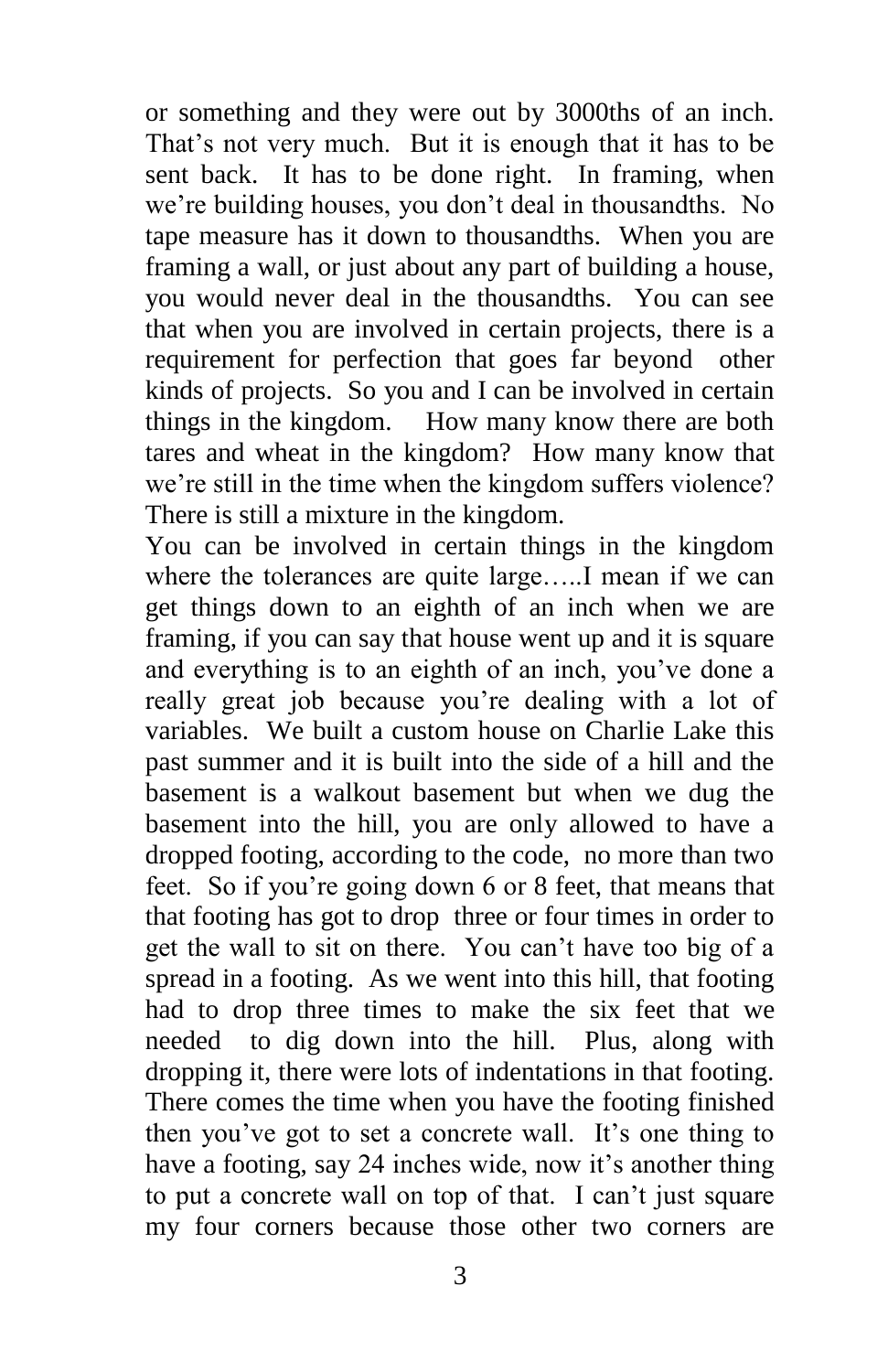downhill. When you're doing a regular foundation, it's pretty simple because everything is flat but when the other side that you are trying to square up is below you, it's very difficult to get those corners square. So you're pretty happy if you can come out with some tolerances that allow you to get those walls up and they look square. So for this particular house there was no possible way of doing it with a tape measure so we had to get a surveyor in to survey the corners for us. They use all kinds of fancy computer equipment and geometrical positioning to actually pin those points. Once those points were pinned, no problem, then we could draw our lines and set the walls there. We got to the very top and we put the walls on. We were out less than a quarter inch on this project. I've never been so impressed! We went through that many changes in the foundation and walls and were out only a quarter inch. That was perfection! That was perfection to be so close….a quarter of an inch! But you can see if you were working on an engine and you were happy for a quarter of an inch.....you might hope that it wouldn't blow up on you!

 We're down to the thousandths of an inch but God has us in a program where the tolerances……..well, there are none. We're not going to get away with 3000ths of an inch. This has got to be perfection! In I John 1:5 it says that God is Light and in Him is no darkness at all. There's not a question of  $1000^{\text{th}}$ , or  $2000^{\text{th}}$  .......there is no tolerance whatsoever. The Gospel of John says that men love darkness rather than light because they had some tolerances. They had two or three thousandths of an inch worth of tolerances. Those tolerances are called your own deeds! Men love darkness rather than light because their deeds were evil….they had tolerances they allowed that they assumed could be acceptable in the overall scheme of things. After all, a quarter inch, an eighth inch, a sixteenth inch, or 3000ths of an inch…….who is going to see that? Who is going to recognize that? If you are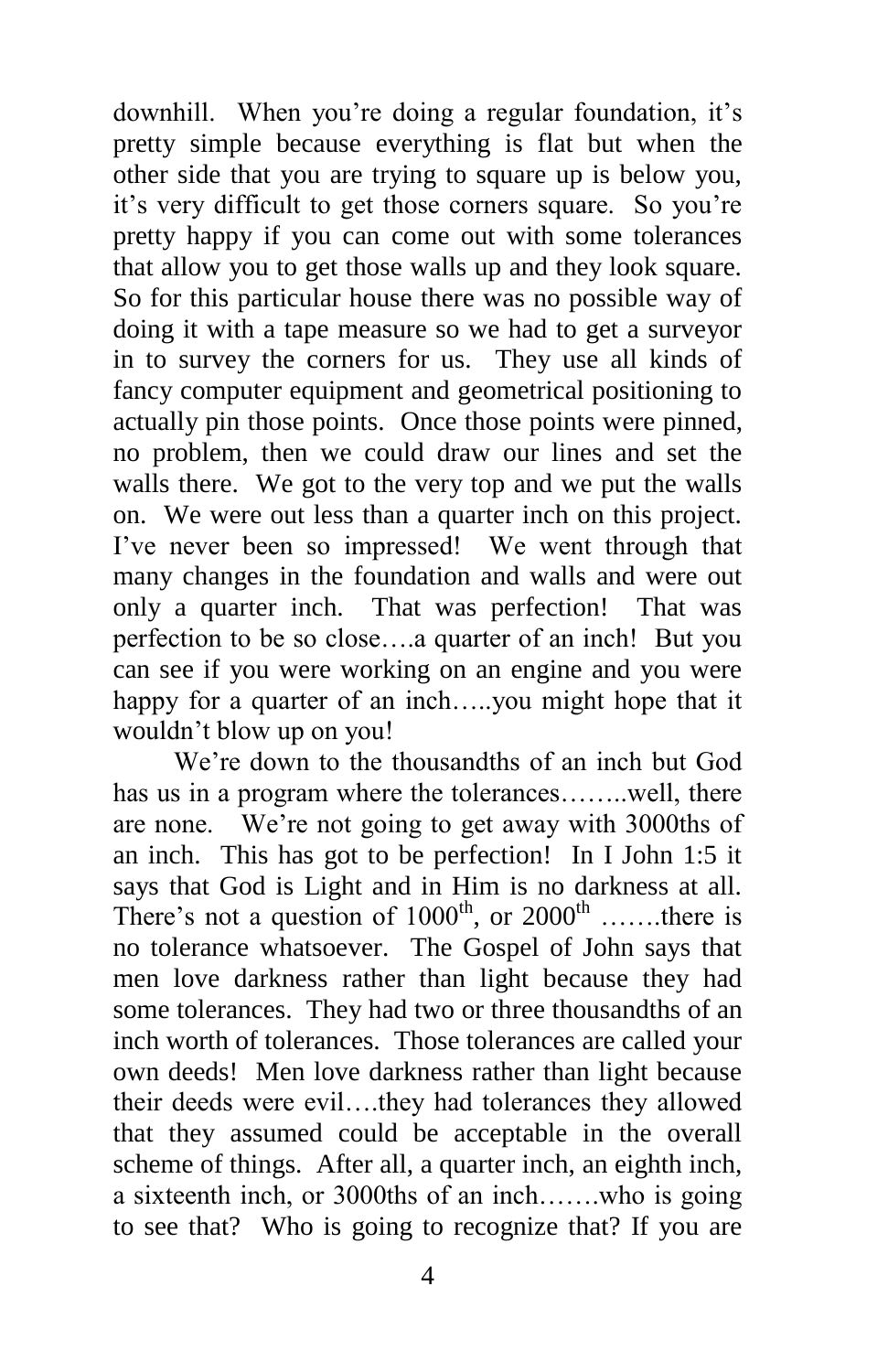framing a house, no one is going to see an eighth of an inch. You could have the framing on a house one hundred percent perfect and someone mess it up at the later stage of drywall. You could lose one eighth or a quarter in the drywall; never mind what the framing was like. But when you get down to certain kinds of operations, perfection is an absolute necessity. That's what you and I are involved in today. Zero tolerance! How many have found out that you cannot walk this way yourself with zero tolerance? Our makeup, everything about us, is looking for some sort of tolerance. Is that not good enough? We get it close. You can get it very close with a form. In fact, so close that the apostle Paul said concerning the Law that he was blameless. That's pretty close. We can get a form to look so good and look so close that it would be possible to fool even the most critical eye. But it is not going to fool the One with whom we have to do. So we're not out here this morning, we're not out here these days to produce tolerances that are close. We're not out here to produce a house ……..we were singing about this house and these stones that look good and are close to perfection……no, it's got to actually be perfect as He is perfect. That is zero toleration! There is none of me that is going to make this good. I'm not going to be able to dress this up good enough to please God. No matter what I conform to. No matter how much I reform. No matter how much I adapt, there is nothing I've got that is going to please Him. This is the whole principle behind being planted in the likeness of His death. He is not interested in what I have. The only thing that He is interested in is what He has put in me. So when He put the incorruptible seed in there, you began a journey of working out your own salvation with fear and trembling. Why is that? Well, that's because Salvation is now on the inside. It's got to be worked out. Salvation starts on the inside and works out. So all creation is waiting and groaning for the manifestation of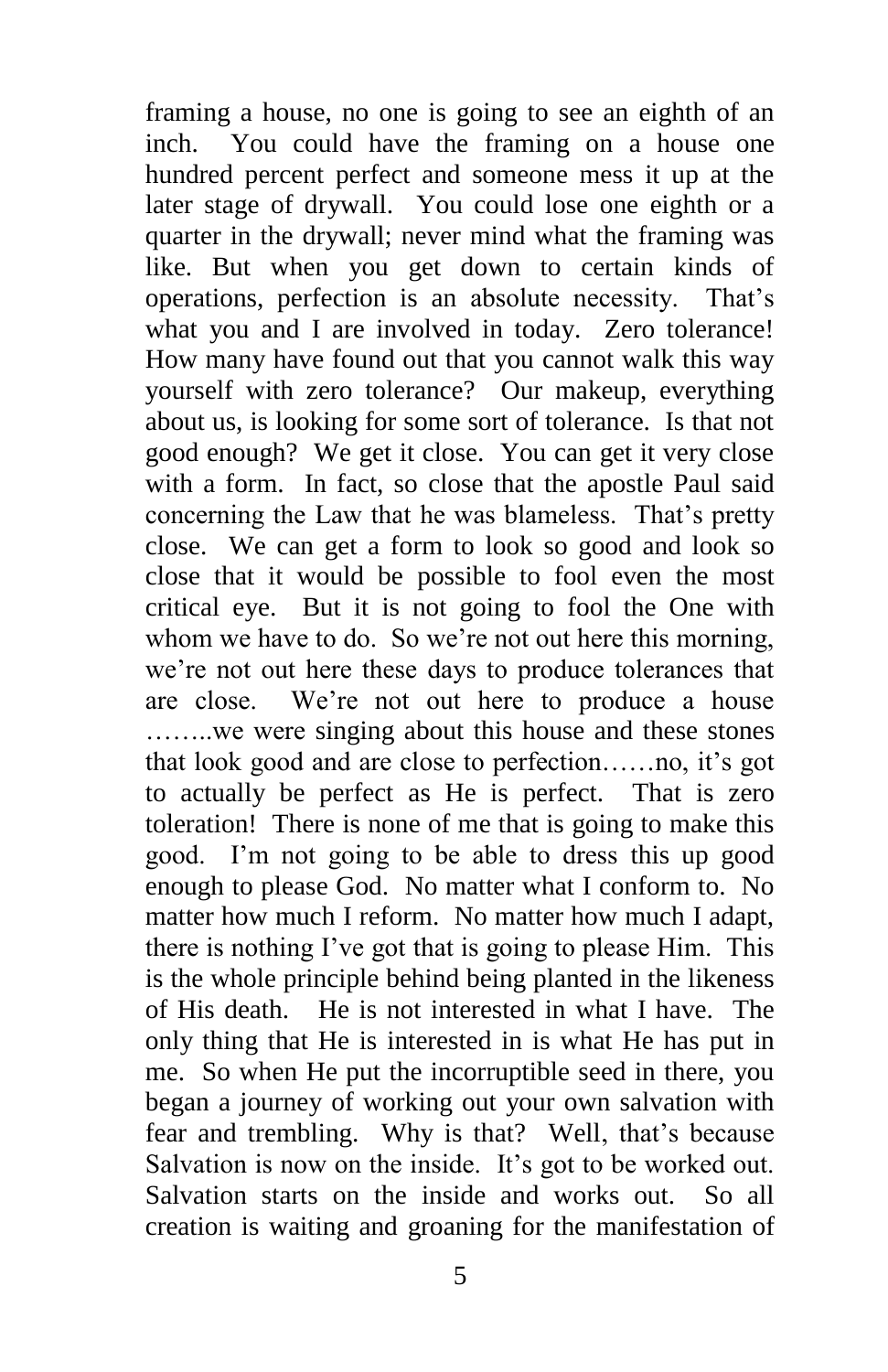the Sons of God. They are waiting for the adoption to wit the redemption of the body. They're waiting for that which was put in to work its way out. We're in that process this morning.

 What I want to look at this morning and it may be a blend of two messages if it works out. I've been sharing<br>on the tenth that shall return. I've ministered it at on the tenth that shall return. Shepherd's Inn Convention but there has been a few other things added to it. Another thing I've been looking at, I would like us to look at it this morning. Gift or possession. Do you have what you have in Christ, as a gift or a possession? When you begin in God, everything that you have in God you have by way of promise. You don't have it by way of possession. So the children of Israel were given all the Land by promise. However, it wasn't until they put the sole of their foot……it's where they tread…..it's where they put their feet that they actually possessed it. We are to sanctify these vessels. We are to possess these vessels in sanctification and honor. It is a vessel that has been purchased. It's been purchased by the Blood of Jesus. When that purchase happened, He gave you the down payment or the earnest of your inheritance …until something….. Until the redemption of the purchased possession. So He's got the possession. You belong to Him. How many know your body is not your own? How many are still using it as their own? We don't have anything. We are not worth anything. He owns it. We want to understand the difference between stewardship and ownership. There is a difference because what God has given in you, put in you, He's put in you now in a time where we must be faithful stewards over what he's given us if we're actually going to receive the gift He's given us as a possession. So there is a difference between the gift that He has given you and that which you inherit as a possession. The possession comes through inheritance. The gift comes by grace. But if we're actually going to inherit this as a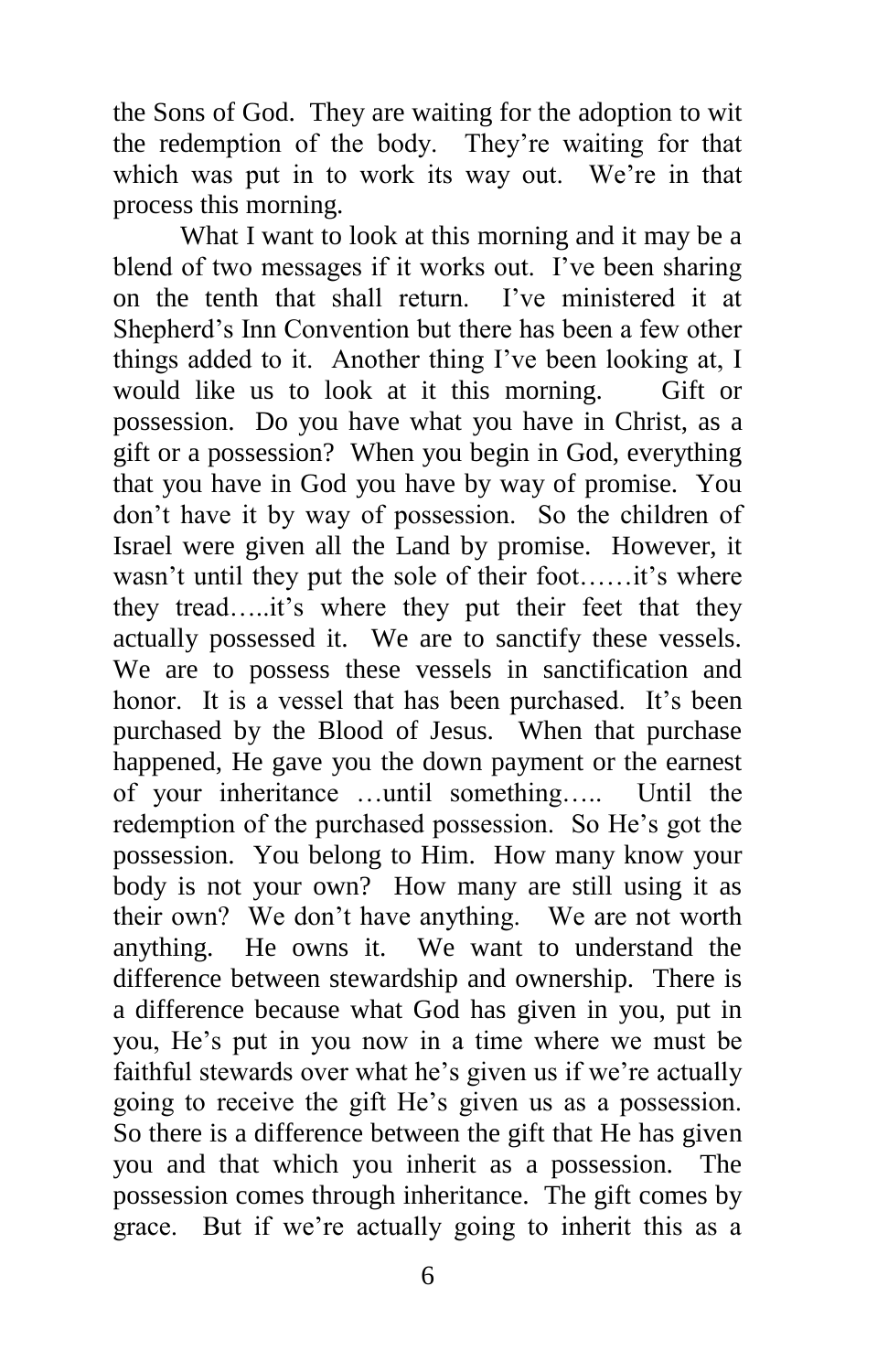possession, we've got to be found as faithful stewards. You could be a steward in the house and dwell in the house and not remain. Isn't that right? The servant dwells in the house but the upright are going to remain there. So we don't want to be in the house as one who has just served and come with in two or three thousandths of an inch of toleration. We don't want to be as one that has stood as a road sign along the road pointing the way. We can understand end time doctrine and end time revelation and not actually be spending time with Him. We don't actually know Him. We don't actually come under His authority. We'll get close. We'll get within a reasonable toleration but the problem is that we can't hear His voice and live. So we'll get close enough to when it's going to cost us our lives. And we can get really close. You can get really close. But when it was going to actually cost them their lives……that's when they drew back. And then they said, "Moses, you go up! You go hear all that God has to say and you come back and tell us and we'll do all that you say." What they just did there was put between themselves a mediator. The Law is a mediator. So God spoke to Moses, face to face, but the people got the Law. If you are going to make it today, you've got to have His commandment. Not the Law. It is the commandment that is a Lamp. The Law is Light. The reproves of instruction are the Way of Life. Only by His commandment are we going to have Life. The Law is an administration of condemnation and death. It declares your guilt. Most of the church today would rather live under the Law because that is a form that you can get very close to. But to hear His voice is going to cost us.

Luke 16:11 "If therefore, you have not been faithful in the unrighteous mammon, who will commit to your trust the true riches? And if you have not been faithful in that which is another man's, who shall give you that which is your own?" Now what we have that belongs to another man is His life. How many know that you do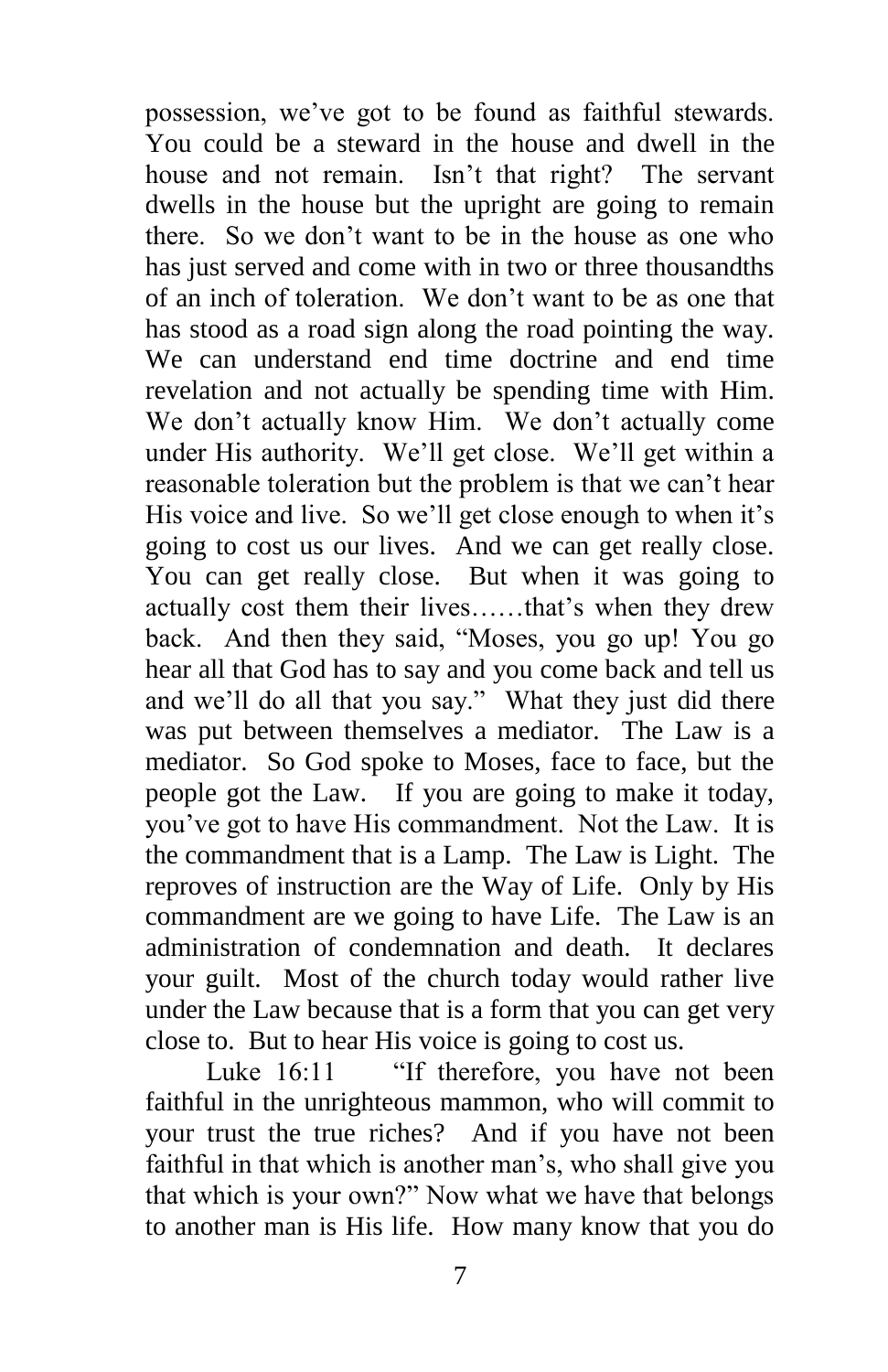not have His life as your own yet? "I am crucified with Christ, nevertheless, I live." Who's the I that is living? Not the one that's crucified. Not the one that's planted in the likeness of His death. So the one that's living is not YOU. "I am crucified with Christ, nevertheless, I live." The one that is alive is Him. It's His life in you! That's the life that can quicken this mortal body. "Nevertheless, I live and the life (His Life) that I now live (I live how?) by the faith of the Son of God." The only way to live in that life is by faith. You don't need faith to live in your life. But you do need faith to live in His life. And faith is the code word in the scripture for hearing His voice. Faith comes by Hearing. So I cannot have His life, I cannot live in His life without knowing Him, without hearing His voice. And what that brings into play, (the two work together), because while His life lives in me, my life cannot live in me. I cannot have my own life and have His life, too. So to hear His voice costs me my life but to have His life in me as a life that I am going to live, while in a process of possessing that life, the only way I can do it is that man does not live by bread alone, by the form, by the reasonable tolerances, but by every word that proceeds from the mouth of God. So if you and I are going to live this life, we're going to live it by faith and that's to the exclusion of your life. That's the crucifixion of your life. To actually lay hold of His life. How are we going to receive something that is ours if we are not faithful in that which is another man's? So we're in what the Bible calls the trial of our faith. In other words, what you're being tried in, is whether or not today, you will hear His voice. The proof is in the pudding. If I am actually going to inherit what He's given to me as a gift and make the gift a possession, then the only way that I can prove to Him that I love His life more than mine, is if I, today, will hear His voice. Faith comes how? By hearing. Faith is the vehicle that I need to be in to live in His life. It's the only way I can live in a way to be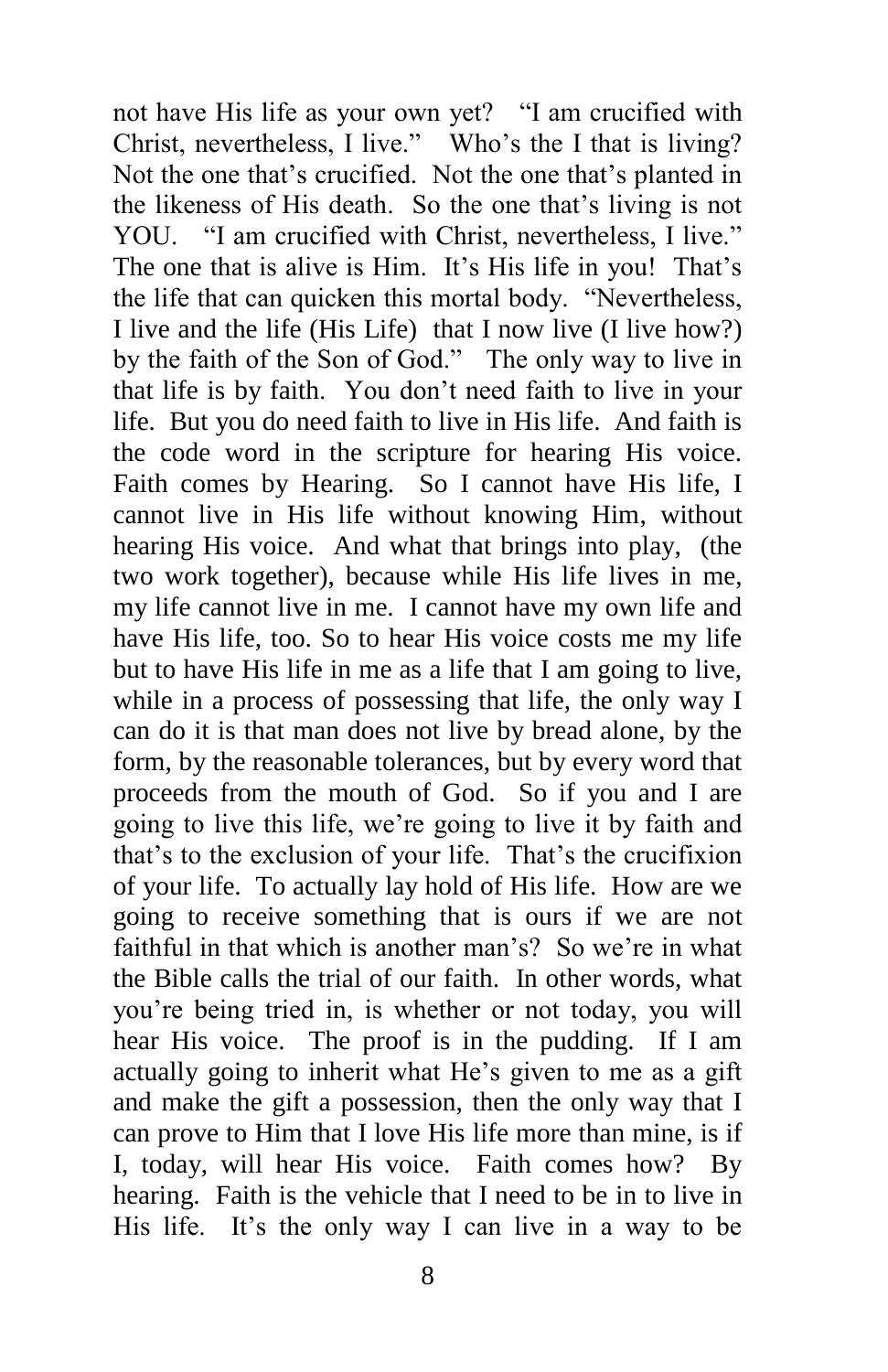pleasing to God. Without faith, it is impossible to please God. So unless I have a hearing ear, and a personal, living, vital, intimate relationship with the Lord Jesus Christ, I am in a form. I am not in the Life. And we can get close with the form. We can get within two or three thousandths. I mean for all outward appearances, it is good enough. But I bet if you put that thing back together, the way it is…..it's going to have a whole lot of shaking and knocking going on.

 That's why God is fitly framing this. This is a habitation that is fitly framed. It's got zero tolerances. "Oh, Lord, how I love the habitation of your House." What are we singing when we sing that? We're singing about a house that has zero toleration in it. We're singing about a house that the hands of the potter has perfected. Each piece, each vessel, the hands of the mason has made each stone to within perfection. It's perfect! That means there can't be any of me in there. So, He's put this life inside of you and inside of me as a gift. Now what I want to look at this morning is the word narrow. We didn't realize, I don't think at the beginning of this journey, because God is a good fisherman, what narrow means. It's a narrow way….it's a straight gate. Now where a quarter of an inch in toleration on a house is good enough for me, that's not good enough for Bro. Ed putting a motor back together. And what God is bringing together in this hour, and this perfecting in this feast, requires something above and beyond what the first two feasts required. In fact, if you're really going to hear His voice, as we come into the fullness of this third feast, it will look like it is upside down. It'll look like it is completely opposite than what you got in the first two feasts. Because when God performed His service to you in the first and second feast, it was all about you. And that was part of God's program. It took the grace of God to find you in whatever miry clay you were in and translate you out of the kingdom of darkness into the kingdom of His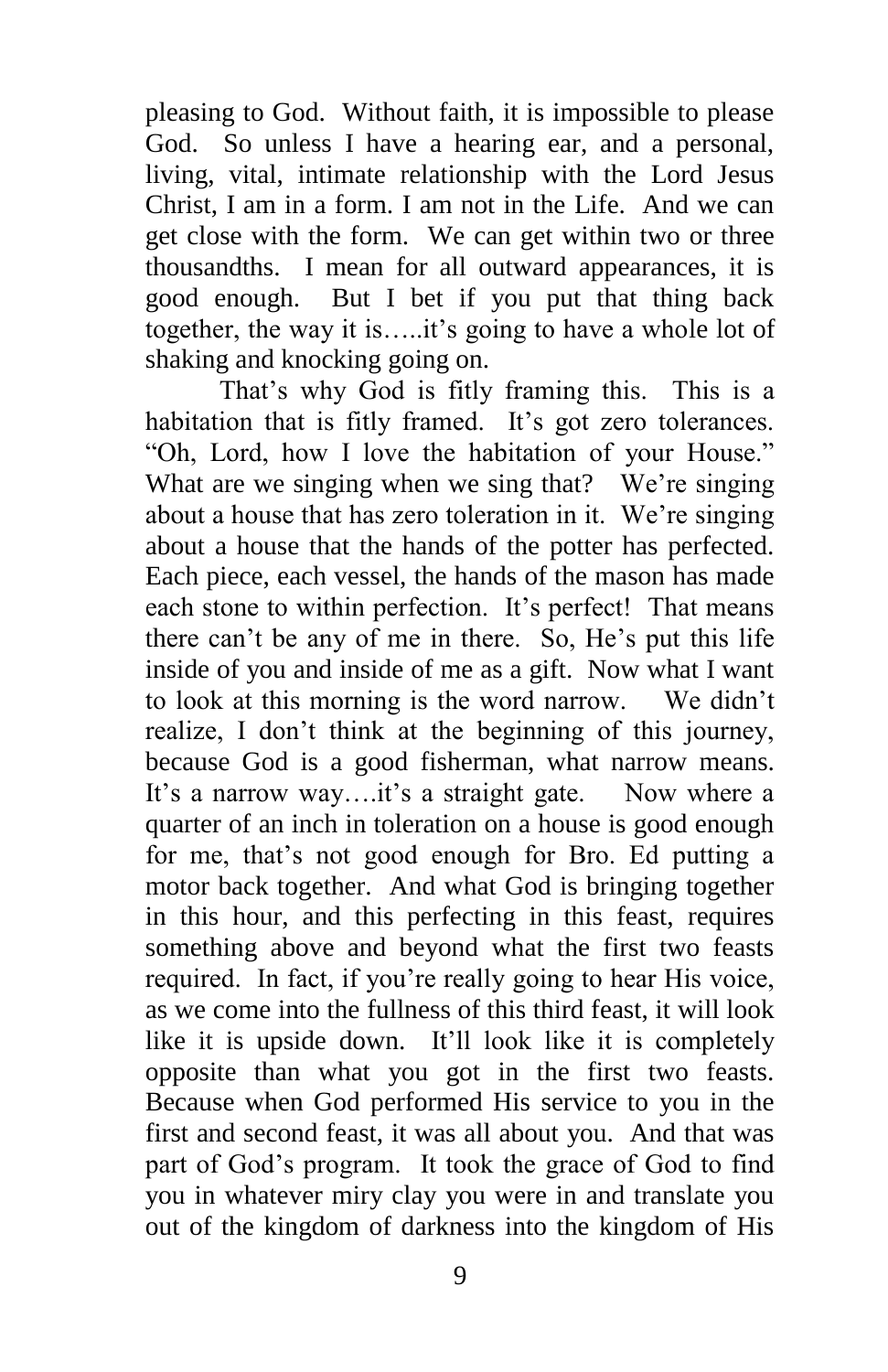dear Son. We're all thankful that God went looking for us! We weren't looking for Him the Bible says. We were out seeking our own. He came looking for you. That's called election. That's the remnant that is called according to the election of Grace. If you are here this morning, it's because of whatever was in the Spirit of God, which is nothing to do with you and I, it was an election by a sovereign God who found you wherever you were and He picked you out of the miry clay and He put His hand upon you, you were lost in darkness, you were dead in trespasses and sins, you did nothing to deserve the touch and the finger of God. He sent His Spirit into your spirit and you woke up. Your candle was lit. Now you are in a realm of jeopardy that you were never in before. Now you are in a realm of the trial of your faith that you could not have been in before. You were once dead. Now you are alive. This way is narrow though, so in order for God to get you going, He had to perform a service to you. You would be in a journey the Bible calls the acceptable year of the Lord. You've got to get this all done in one year. The acceptable year of the Lord. And this would only be for the males, by the way. The women don't get to usurp authority over the man. They're going to be silent in the church. This is for the males. All males had to appear three times in the year. What does that mean? Well, that means that you've got to get into Christ in order to keep these feasts. These feasts are not kept in the flesh. You can't keep the three feasts in the flesh. You've got to get into Christ.

Then it gets a little more tricky because He says when I get ready to finish this off, when I get ready to finish it, the first two parts that I perform toward you, the service that I have performed toward you, in putting my Spirit in you in Passover and then filling you with the Spirit in Pentecost, those first two parts, I'm going to cut off. Now this is a tricky God. What He's dealing with is an eternal salvation. That should tell you something right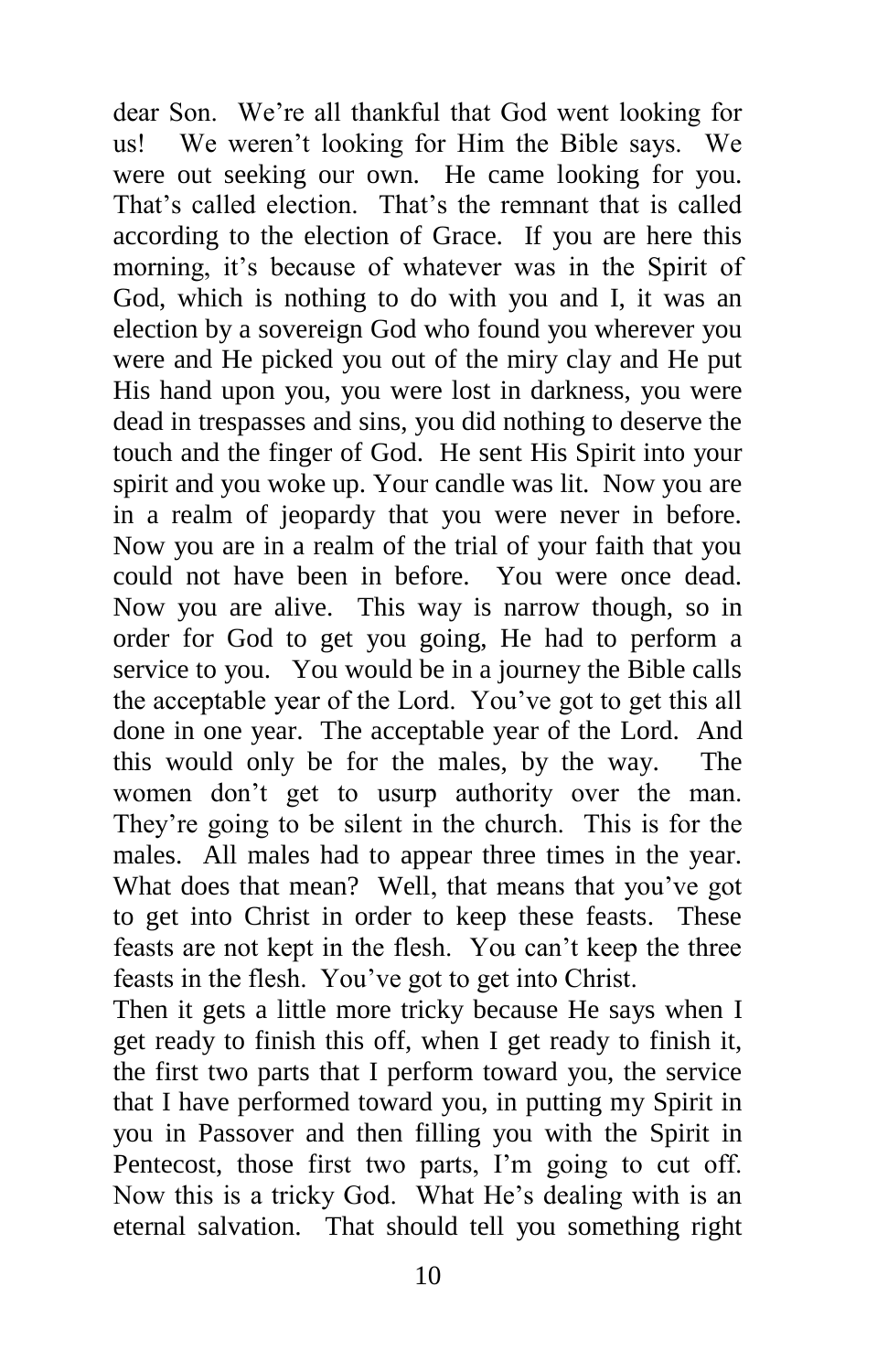there. If there is an eternal salvation, what do you know? If there is a eternal salvation, there must be a temporal salvation. Why is that? Because it is only those that endure to the end that shall be saved and are you at the end yet? Not quite. So it has not yet been determined whether the Salvation that you are in the process of will consummate or actually finish. How are we going to know? The Day will declare it. You can't judge anything before the time. Those that look as though they're in may be out. Those that look like they're out may be in. This is in the hands of God. He's the author of eternal salvation unto a certain group of people. All those that what? ………OBEY HIM. There's the criteria. All those who walk this with zero tolerance. All those that obey Him. This is where it gets tricky. He says when I get ready to finish this thing; I am going to cut off the first two parts. That which I did for you, I am going to cut that off. So he says, 'Woe to them that take their flight in winter and woe to them that give suck in that day. So, what that's telling you is that you can stay with the mother, the woman, up to those first two feasts, but if you're going to come into the third feast, you're going to have to come out of her. That's means that all the children are going to be taught by the Father. There's a difference between mom's teaching and dad's teaching. Whenever you're under the mother's teaching, she will tell you of the security you have. After all, that is what it took for you and I to receive our fire insurance. You didn't come to Jesus for Him. You came for yourself, isn't that right? We came for ourselves. Jesus came into my Life to help me along my way. God knows all that. The kingdom of Heaven is as a net cast into the sea and what does it bring up? Just the elect? No, the net brings up all kinds. Pop cans, dirty laundry, seaweed, and garbage, it all comes up on the beach. Then He begins a process of sifting. He does that through the first two feasts and when He gets to the……well, really, He does it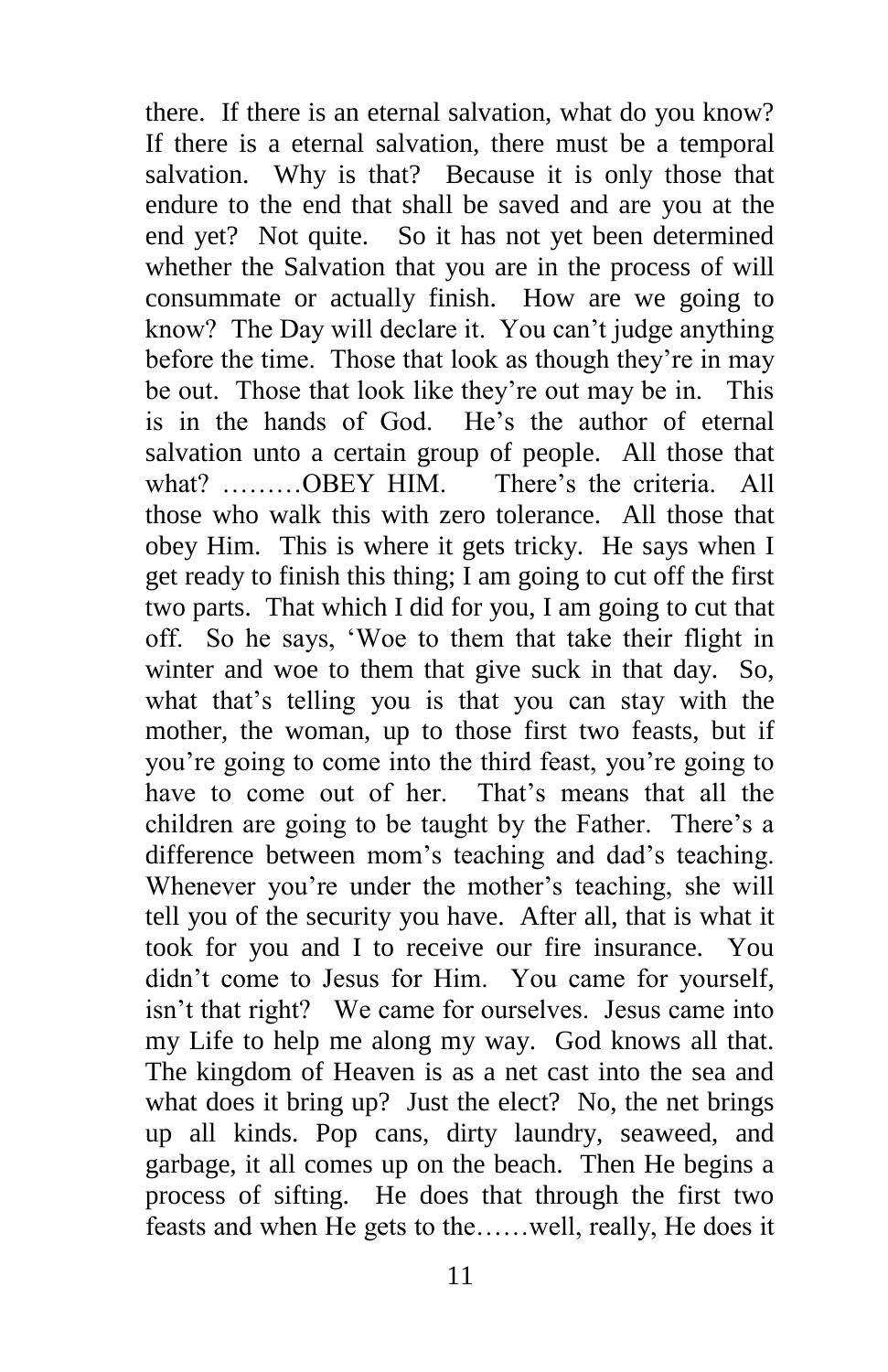in the Third Feast. That's where the sifting actually begins. This is when you finally get the revelation when He says, "Our God is a consuming fire." Oh, I thought it was gentle Jesus…meek and mild. See the only thing people understood about Passover was the blood on the doorpost. You don't understand unleavened bread and bitter herbs, roast with fire, and don't seethe the kid in its mother's milk. You don't understand any of that until you get to the Third Feast. You know why that is. In God everything is reversed. It's the way of the wicked that is upside down. In the Tabernacle of Moses, when that pattern was on the desert floor, they came in and they performed their reasonable service in one direction…..brazen altar, brazen laver, and they go in that way, but it doesn't work that way when you are a New Creation. You can see this when they list the furniture....which one do they list first? They start all the way on the inside. That's to show that Salvation is not completed by you beginning at Passover. You'll never know Jesus as your Savior until you know Him as your Lord. Passover is not fulfilled until a people fulfill Tabernacles. You're not going to understand Salvation, really, we're not going to understand it until we've made Him our Lord and that happens at the end of the journey that happens in the Third Feast not in the beginning. He made a presentation to you and He made a deliverance for you so that we could now turn around and perform our reasonable service unto Him. That's called the meal offering or the meat offering or that voluntary offering that we've got to now give back to Him. Now it's different. Everything flips. If I'm going to meet Him, He's a consuming fire. So He brings the third part through the fire. Everything is different now. What looks like I was in a journey to benefit me…. Now I find out that if I'm to finish this…..this is not about Me at all! It's about Him! It's about His inheritance……and where's that? It's in the Saints. Where's your inheritance? He's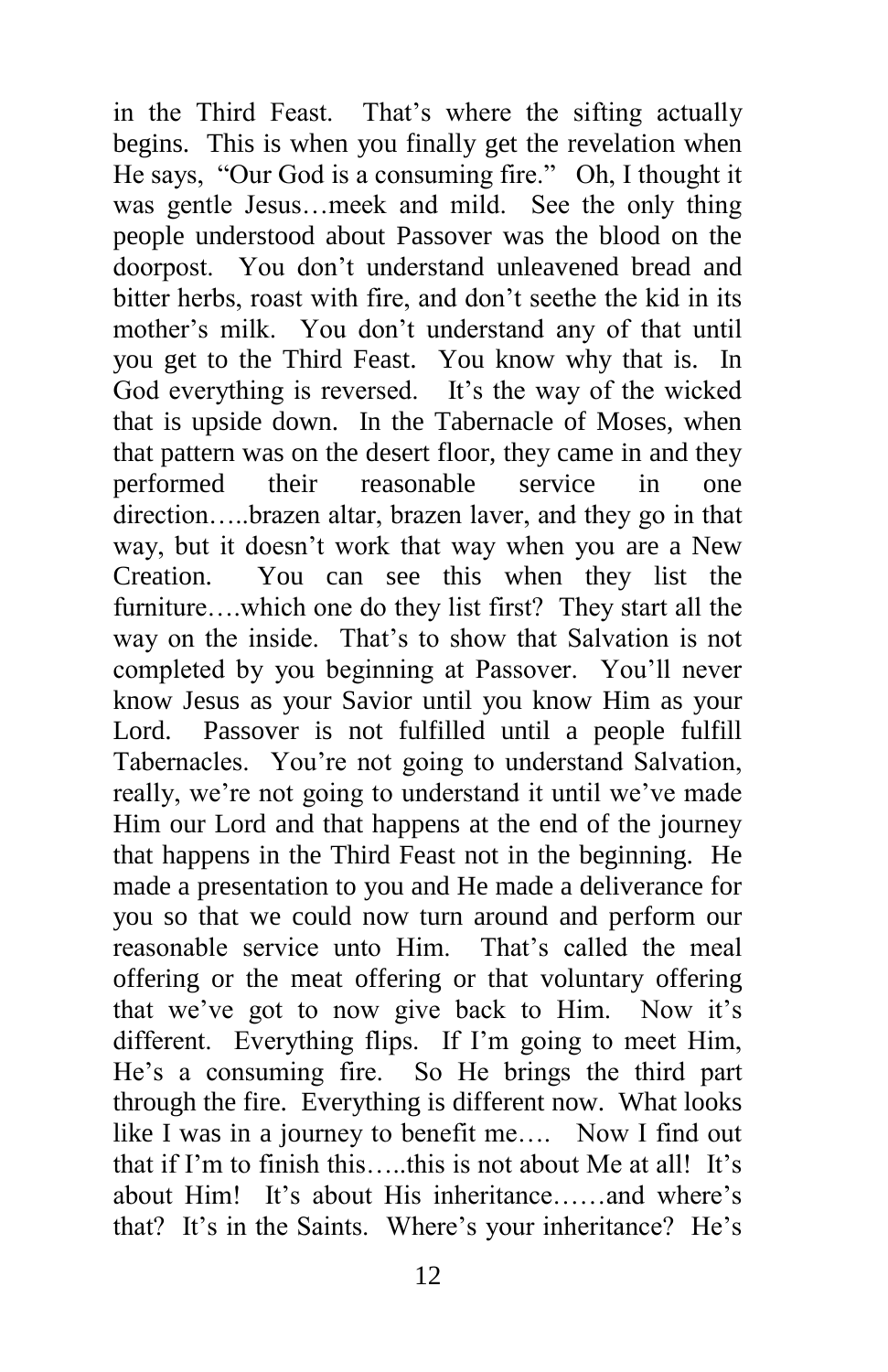got it. Peter tells you where it is. He's got it reserved. Isn't that right? That means if it is reserved……you don't have it yet. What do you have in the meantime? You've got a gift. Thank God for the gift. The Bible calls a gift …..it's the promise of eternal Life. You don't have it yet. What you've got is what's necessary to apprehend it. But we have not yet apprehended, so why do we press on? We press on to apprehend that which we've been apprehended for. We want to know where we're at in this thing, because when God gets ready to finish it, He's going to shut the door. He's going to finish it in those who are on the inside not on the outside. He's going to shut the door on the two parts of His Plan that He himself began and performed a service towards you and me. So if we want to be a part of the finished work of God, you don't want to be left standing in the two parts that He is going to cut off. Now He made it. He can cut it off if He wants. He's got a call. Now let me throw another thing in here. Have you noticed when the trumpet sounded, it sounds in the seventh month? There was no trumpet in the first month. There was not trumpet in the third month. He was performing something to you. He came to you and found you. But in the seventh month, in the first day of the seventh month, a trumpet begins to sound. You know what kind of trumpet that is? Joel tells you………Sound an alarm in my holy mountain!

What mountain is that? Mount Zion. Why does the trumpet have to sound in Mount Zion? What are the people doing in Mount Zion? …..the song…..Awake, Zion, Awake……they're asleep! That's alarming! So He sounds an alarm in His Holy Mountain to awake to righteousness and sin not. The trumpet is not sounding in Passover and out in Pentecost. The trumpet sounds as a people are about ready to go into the Third Feast. What the Lord is really beginning to sober me up with, more than ever before, is just how narrow He meant by narrow. And how straight this gate is when He said straight. How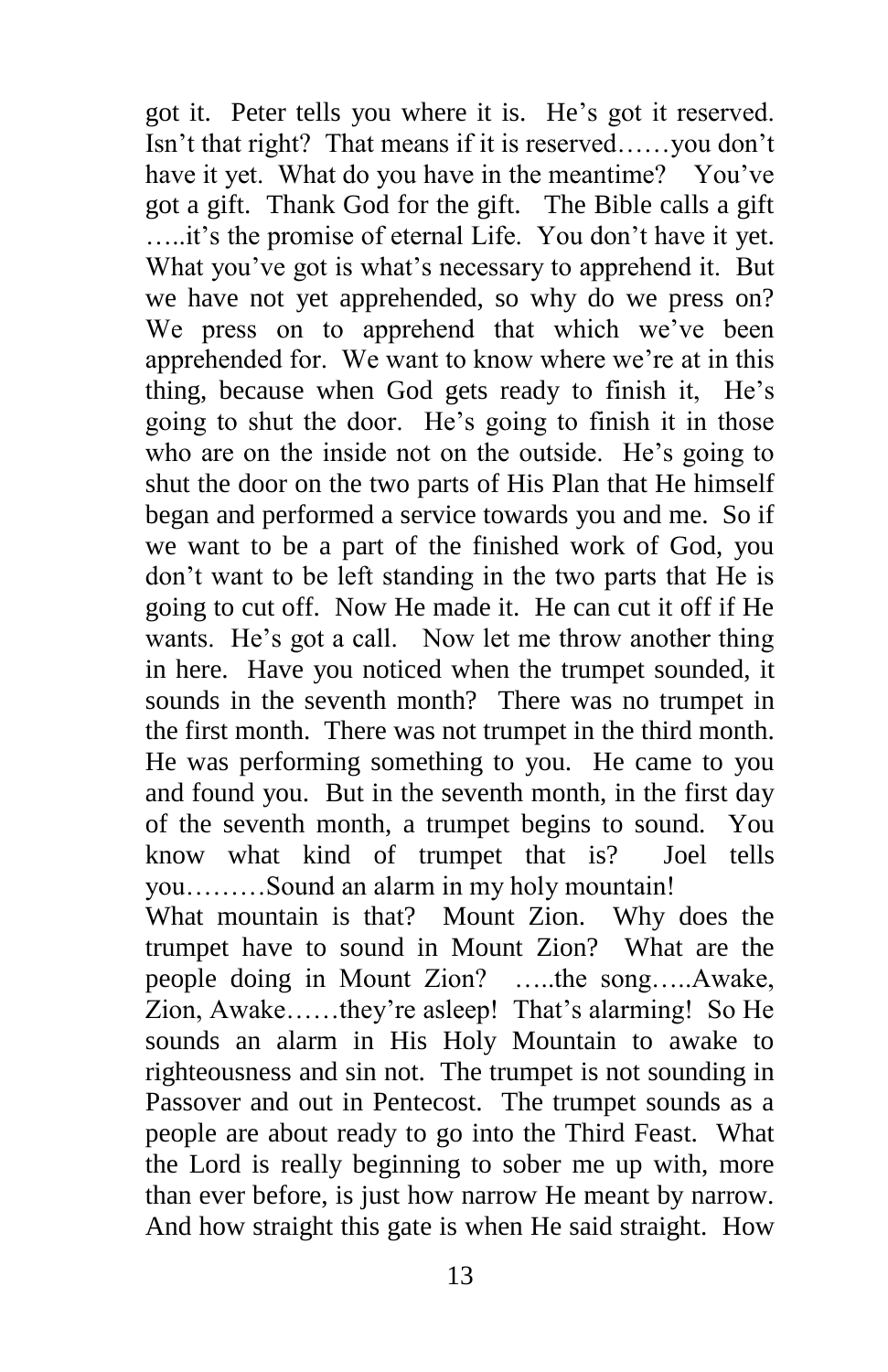little tolerance……how there is no tolerance in this thing. You might remember in the convention, in Luke 17, we were looking at the ten lepers. I'll just mention this because it will play in here this morning. You have the ten lepers …..in verse 12 "As He entered into a certain village, there met Him ten men that were lepers, which stood afar off. Ten is the number of man's government. When you look in scripture, you'll always see the ten horns, the ten kings, the ten toes. It's a form of man's government. It's man doing things under his own authority. Whenever you move into what God's doing you see the number 12. You see the number of divine government. So here are ten men who are going their own way. That's what we want to establish. Ten men that are in their own way. That's why they are unclean. If they are unclean, then they are lepers because they are going their own way.

 If you'll look in Colossians where it talks about being past feeling. That word there means leprosy. When you're going your own way, you are past feeling. That's what leprosy does. It makes you numb. They lose their feeling in their appendages. So here are ten men going their own way. They see Jesus and say, "Master, have mercy on us." In verse 14, it says, when he saw them, he said to them, "Go show yourselves to the priests." All right here comes the word, "Go show yourselves to the Priests." -------"And it came to pass that as they went, they were cleansed." -------- Alright, think of John 15:3……..you're clean by the word He has spoken unto you. So God speaks a word while they're going their own way and they are cleansed. By the way in John 15, verse 4 says "Abide in me, and I in you." So it's one thing to be cleansed. It's one thing to have Him quicken you. It's another thing now for you to abide……in Him. And they went and they were cleansed. And one of them, when he saw that he was healed--------now we need to understand what this healing actually was, although he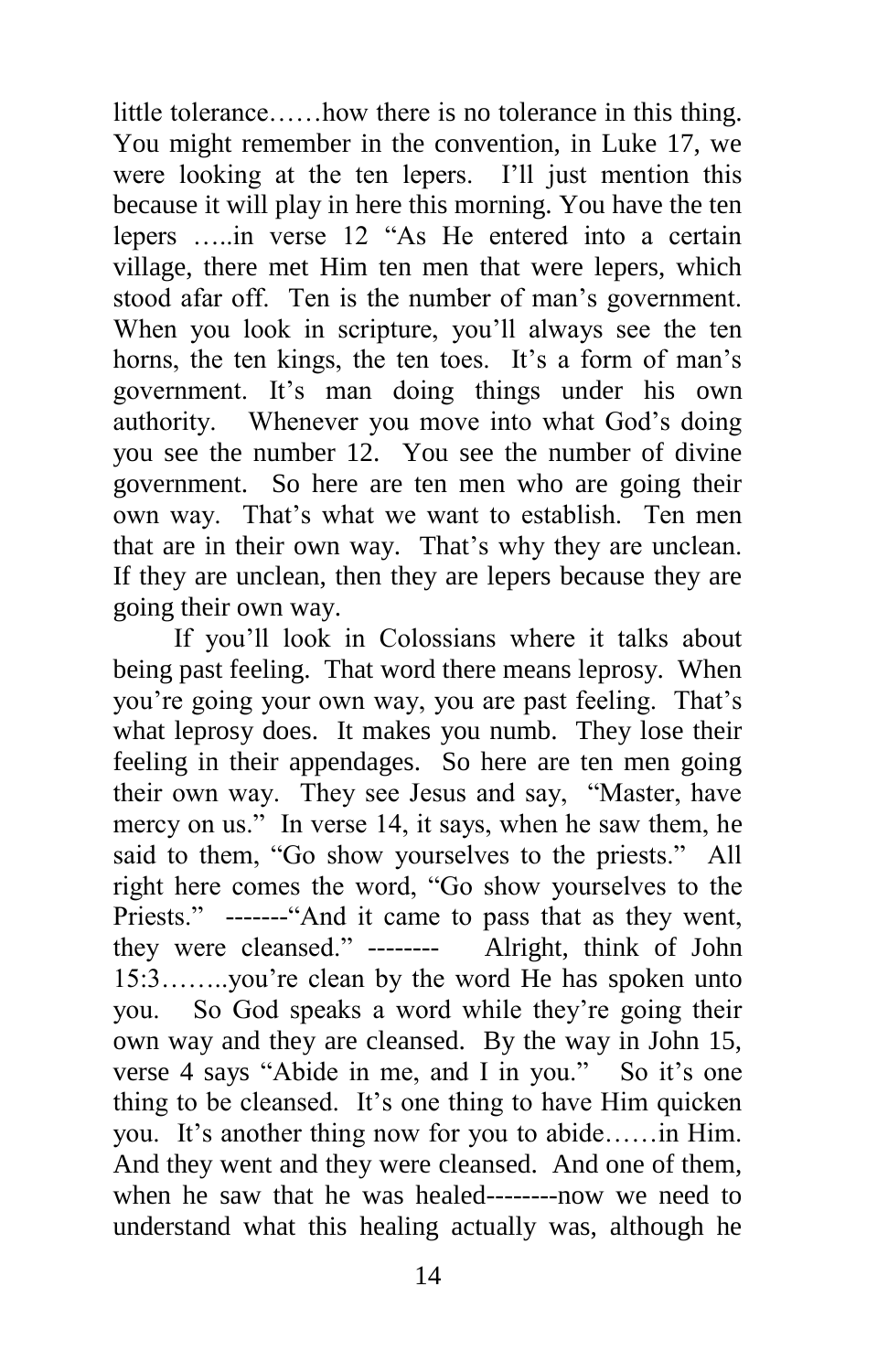was healed of leprosy, scripture tells us that----"by His Stripes we were healed." What He healed you of, was the breech that was there. You were irreconcilable. If there wasn't a Lamb that had come from before the foundation of the world, and He reconciled us all back to the Father, that's all. He reconciled all back to the Father by the death on the cross, alright? That's the breech. If you look back in Lamentations you see the prophet crying out because the breech of Zion is great. It's wailing because the breech is great like the sea. So this is how our breech was. So Jesus came, He spoke the word, we were cleansed, and that breech was restored. He sent His Spirit into our spirit and we were now in a connection where if we would hear His voice, we could live. Alright, now we are in a realm of choice where we weren't in before. Now when one of them saw that he was healed, he turned back, and with a loud voice glorified God. He fell down on his face at His feet, giving Him thanks and he was a Samaritan. Remember the Samaritan that Jesus talked to at the well, Jacob's well. And she had five husbands, and the one she was living with was her sixth husband. So five is always a type of your five senses. Six is a type of the man or "living under the law" or "living under your own authority." So this is the characteristic of these lepers. They're all living under their own authority—under the law. Jesus sent a word while they were in that condition and they were cleansed. Now watch what happens. And Jesus answering said, "Were there not ten cleansed?" You see He didn't take away the cleansing. The gift and calling of God are without repentance. The cleansing didn't leave. He said, "Didn't I cleanse all ten?" You can have that happen under the Law. You can have that happen by His word. And He goes on, "But where are the nine?" And notice this scripture—Luke 17:18—"There are not found that returned to give glory to God, save this stranger." And he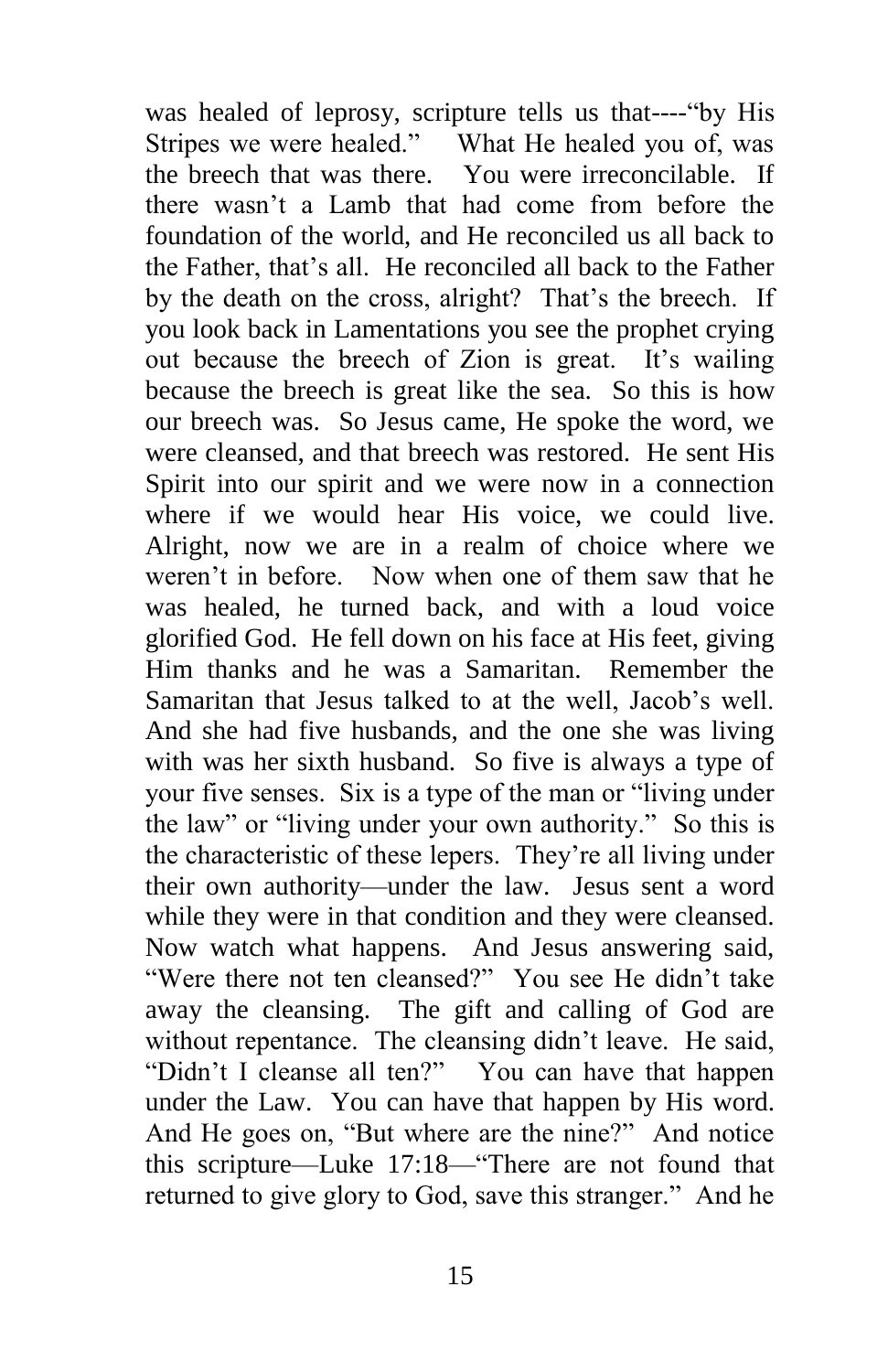said unto them, "Arise, go thy way: thy faith hath made thee whole."

Now there's a difference between healing and being made whole. The nine did not return. However, they were cleansed. They were healed but they did not return. You can get this from God in the first two feasts. You can get the cleansing. Malachi says, "Return unto Me and I'll return unto you." See John says, " The Father and I are going to come and make our abode in you. Then you'll have the fullness of the Godhead, dwelling in you bodily. " He comes to a people that return. He's going to return in a people who first return to Him. Draw nigh to Him and He will draw nigh to you. But here's the great deception. The deception is that the other nine continued on their way having received the cleansing and having received the healing. Only a tenth returned to give glory to God. Well, if he was the only one that gave the glory back to God, then you can make a good assumption that the other nine were still seeking something………what? Their own glory. Can you seek your own glory and still be involved in the form of Godliness? Can you seek your own glory and still be blessed with all kinds of giftings and provisions? Absolutely! The children of Israel were wandering in the wilderness for forty years knowing the miracle power of God. Shoes never wore out; clothes never wore out, pillar of fire at night, cloud by day, manna every morning. Tremendous provision of God………….while He was destroying them. It says He was afterwards turned to be their enemy and destroyed them all, except two, while He was providing for them. The realm of fruit is probably the realm of the greatest deception. Jude tells you how fruit works. There is a process. You can have fruit, then you can have fruit that withers. Then you can have no fruit. Then you can be twice dead plucked up by the roots. Jesus said you can have fruit but does your fruit remain? Do you bring the fruit to perfection? That's the key. We can all go out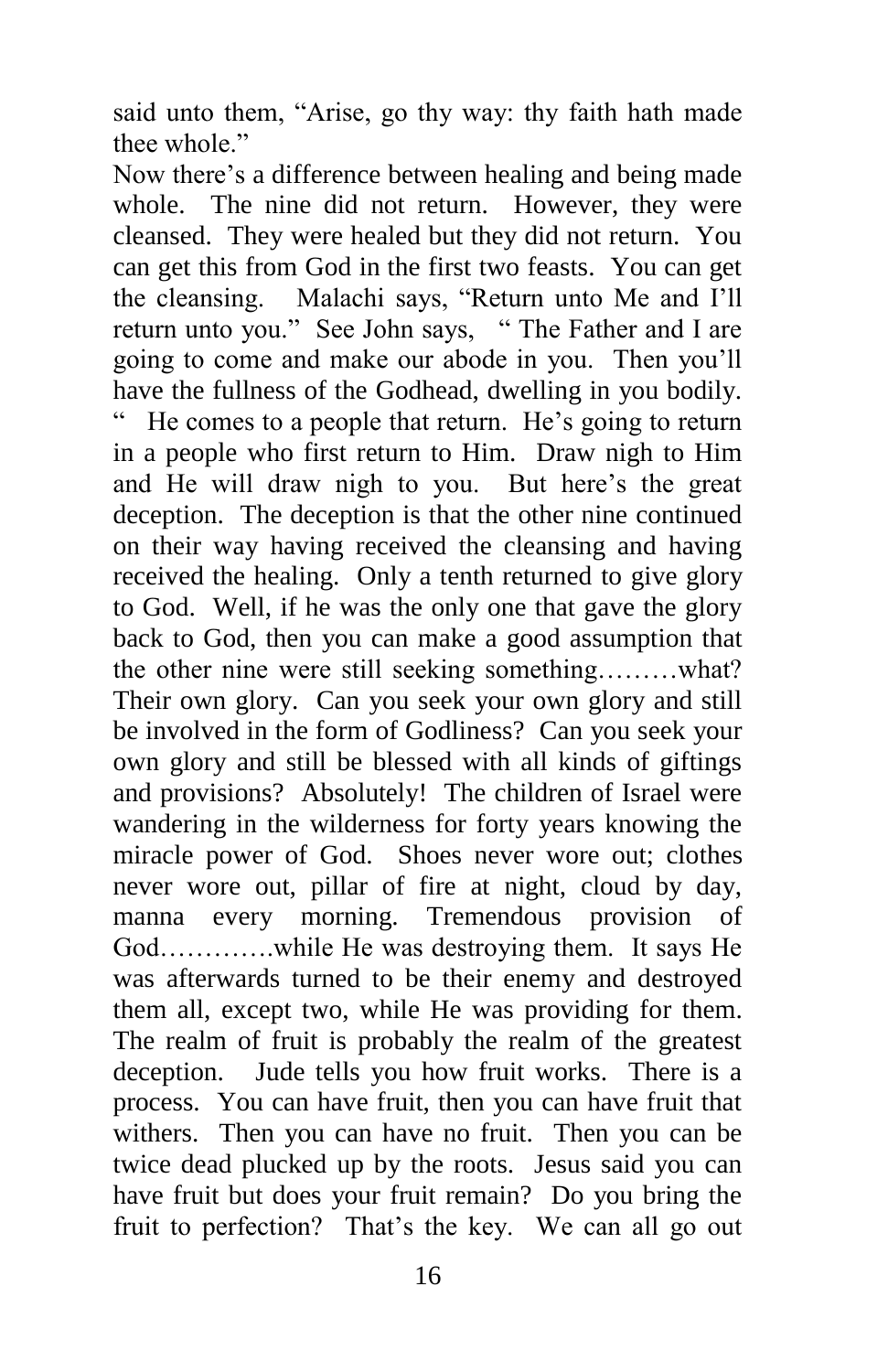here and you've seen it lots of times. You cut down a lot of branches and trees, and push them into a pile to be burned and then in the spring all those trees don't know they're dead. They all spring new shoots. This is where you get the scripture in Hosea 10: l, where it says, "Israel is an empty vine. He bringeth forth fruit unto himself." And God says of Ephraim……"Ephraim worships idols. Leave him alone. He does not know that I have departed from him." So this is a serious hour. God is getting ready, I believe, to close the door. If we're not seeing it already, we're about to see it where He's going to reveal Himself to his brethren. A picture of where Joseph lifted the veil after he had put the Egyptians out of the house and revealed himself to his brethren alone. There's going to be an intimate showing, and intimate knowing where God seals those that are His. And those that are His have made themselves ready. Those that are His have come in and no more out. This is a company of people that doesn't just visit Him. They dwell there. They continue there as 1 John says, and they remain there. They dwell, they continue, and they remain. They remain in His presence. You know who those people are? John's been ministering on this. These are those who are born of God and His seed remainth in them. This is a company of people that have valued that Life beyond their own to the point while holding to that Life they cannot sin. You can't sin when you're in His Life, by the way. To sin, you've got to go out because there is no sin in Him. If you're going to live in Him, there's no sin there. If we're actually going to be these Sons of God that have that understanding then its zero toleration. So he that hath this hope does what?..........purifies himself.....even as He is pure. The whole thing is getting ready to turn. That's why we'll lose so many right at the end. When God actually gets ready to finish this, if you're not really in His Life, you'll call it heresy. You'll call it deception. It'll look like He's saying the very opposite thing that He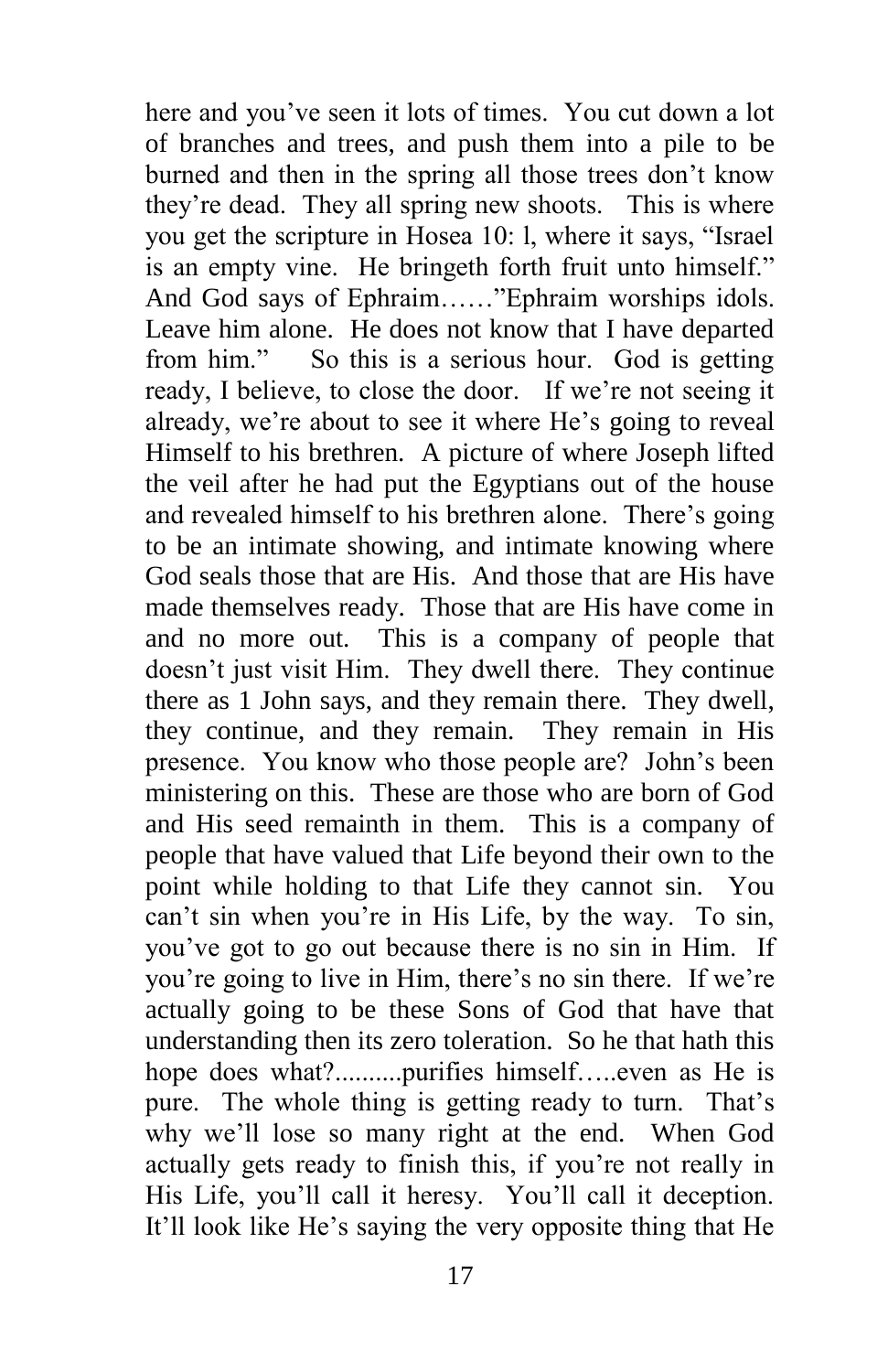said before because in the first two feasts, He had to make this provision for you. He had to perform a service to you. But now if this deal is going to be forever, we've got to perform our reasonable service unto Him. So He says, "Okay, I gave you this while you were in the process of your own way. You can continue in your own way with this provision. But if you really want everlasting life, if you really want eternal salvation, if you really want to know Me, now you're going to have to return." Now that's a scary thought. This is why Bro. Sam got into so much trouble when he ministered that Christ was born to die. When you got into this program, you didn't know it was about dying. You thought this was about…..so you could live. After all I was dead. Now Jesus came that I might have life! It says that right! And have it more abundantly! So what we thought was that it was so we could live. No, the reason you were born again was not so that you could live, it was so you could die. Because the only thing that would be acceptable to Him would be the death of the righteous. The only thing that God would value would be His life, because every seed brings forth after its kind.

Flesh and blood is not going to inherit. The state you and I are in right now will not inherit. We've got to find the bridge. We've got to make it good to actually get to the other side. That's by resurrection. That means I've got to die. What is it that I'm actually putting on the altar? Well, we saw it with Abraham and Isaac. Abraham took his only son and offered him there. He gave it all back. You can see that is what this one leper did. While the other nine are busy going their own way, seeking their own glory, happy and praising God that they've been cleansed and healed. One tenth got a revelation that there was more to this than "what He did for me". What the tenth get a hold of is a revelation of something that is eternal. They return and they give it all back. Everything that He has given them, they give it all back. They give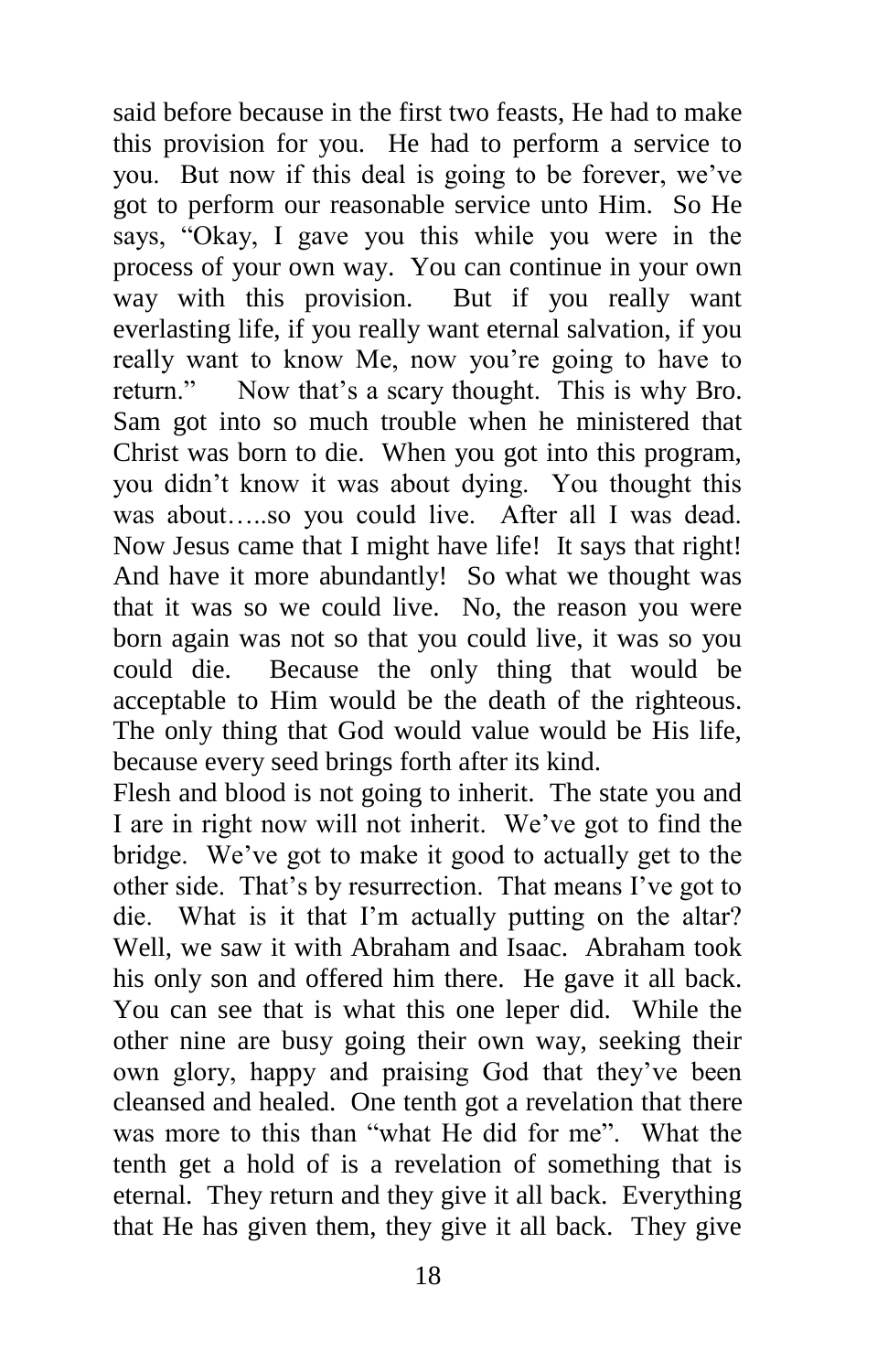the glory to the Lord and fall at his feet. Isaiah 6 says a tenth shall return and shall be eaten. They're coming back to be swallowed up. They're coming back to be consumed because our God is a consuming fire. Now, who's going to sign up for this? Who's going to do this when you know that your return journey means the end of you? Doesn't it sound better to go my way with Him blessing my way? No, a tenth are actually going to see the real riches. They are actually going to lay hold of this thing and understand the true riches. They're going to return in spite of the fruit, in spite of the provision. They're going to return and say, "God I am nothing. Even all you've given me. Even the gift you've given is temporal. It's a temporal gift. We're in this great decision, halting between two opinions. Will we be those who return? Will we be those who have been faithful to what He's given us so we can actually receive as an inheritance that which is our own?

 If you turn to Ezekiel 46:16-----"Thus saith the Lord God, if the prince give a gift unto any of his sons, the inheritance thereof shall be his sons. It shall be their possession by inheritance. Alright, so the inheritance is the gift. The inheritance comes as a gift. You don't earn an inheritance. It comes as a gift but you don't get it as the possession until the time of the inheritance. We can see this in Galatians. You don't get it as a possession until the time of the inheritance. The inheritance belongs to the sons but it begins as this gift that He gives you. Now here's the question. The question is not whether or not the inheritance is a gift, the question is whether or not you're the heir. Only the heir gets the gift. Let's look in Galatians. Paul shows us this in Chapter 4. "Now I say that the heir…….so if we're talking about the heir, we know we're talking about the son, because you can't be an heir unless you're the son. The servant doesn't inherit. It's the son that inherits. So now I say that the heir, as long as he is a child……that's the Greek word nepios for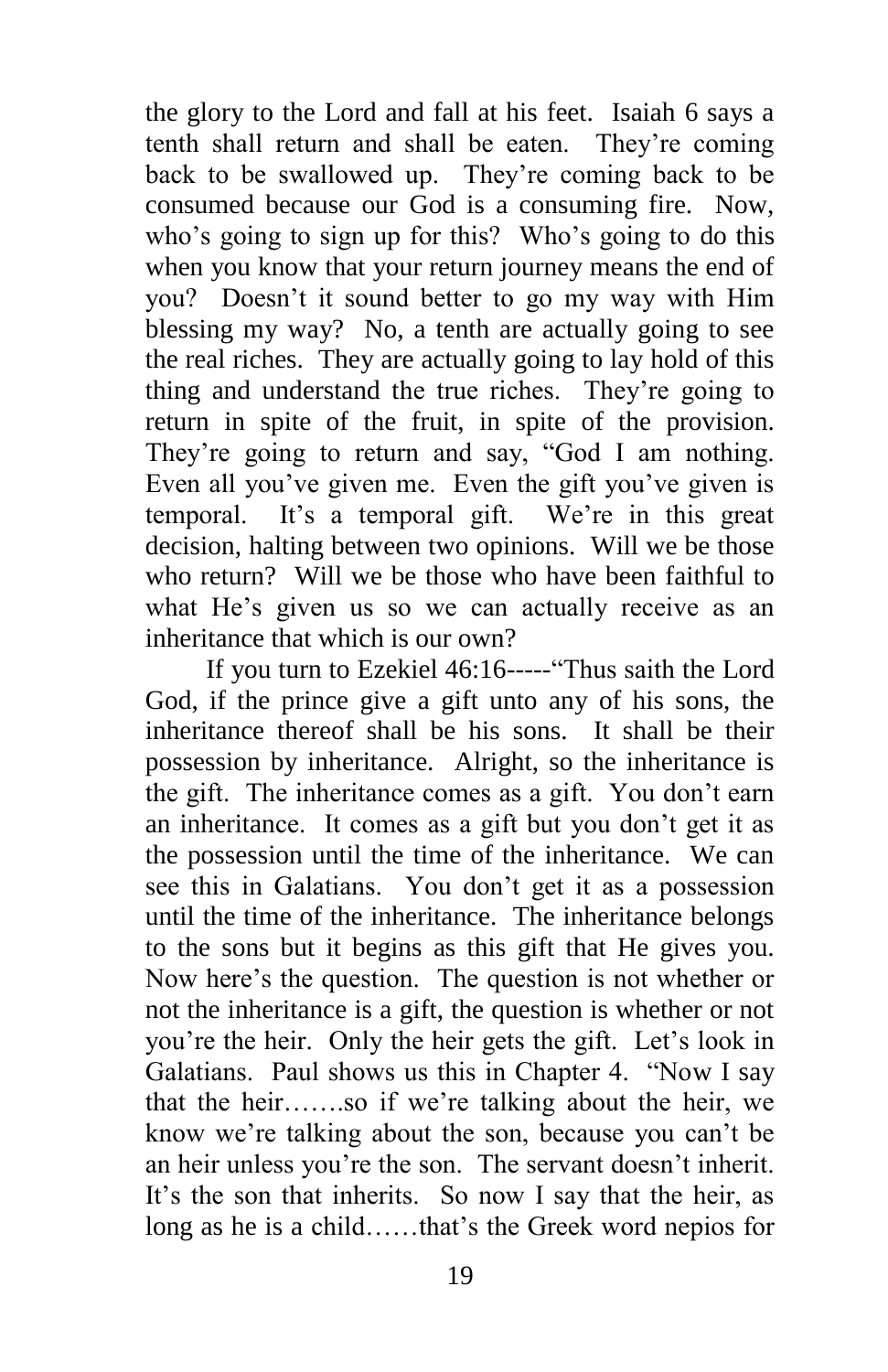baby……so as long as he is a baby he differeth nothing from a servant though he be the lord of all. So we're talking about the son. We're talking about the heir. We're talking about the heir as a child….a baby. So this heir, this son is still a baby and if he's a baby, Paul says, he differs nothing than a servant. So now if you wanted to take the time and we won't take the time this morning…. there's a big difference between being the servant and the son. When we go back to Ezekiel you'll see this. It's the son that's the heir. The question is whether or not you're the heir. We are still living in a servant realm. Know ye not to whom ye yield yourself as servants to obey, his servant you are to whom ye obey whether of sin …..so you can still serve sin. We're not locked out of sin yet. How many know that? You're not locked out. You can still serve sin. So Paul said let not sin therefore reign in your mortal body. Not until resurrection will you be locked out of that capacity. We're not there yet saints. So you can still sin. "Let not sin therefore reign in your mortal body. Know ye not to whom ye yield yourselves servants to obey, his servant you are to whom ye obey, whether of sin unto death or obedience unto righteousness, unto life. Paul is saying, Now I say that the heir, as long as he is a child differeth nothing from a servant though he be lord of all, but is under tutors and governors until the time appointed by the Father. Even so, we, when we were children, were in bondage under the elements of the world, but when the fullness of the time was come, God sent forth His Son, made of a woman, made under the Law, to redeem them that were under the law that we might receive what? …….the adoption of sons……this is important…..He sent the Spirit of His Son into your heart, so that you could cry "Abba, Father." However, if this was completed here, then Romans 8 wouldn't be written to tell us that we're all waiting for the adoption to wit the redemption of the body. So you can see what begins as, what the Bible calls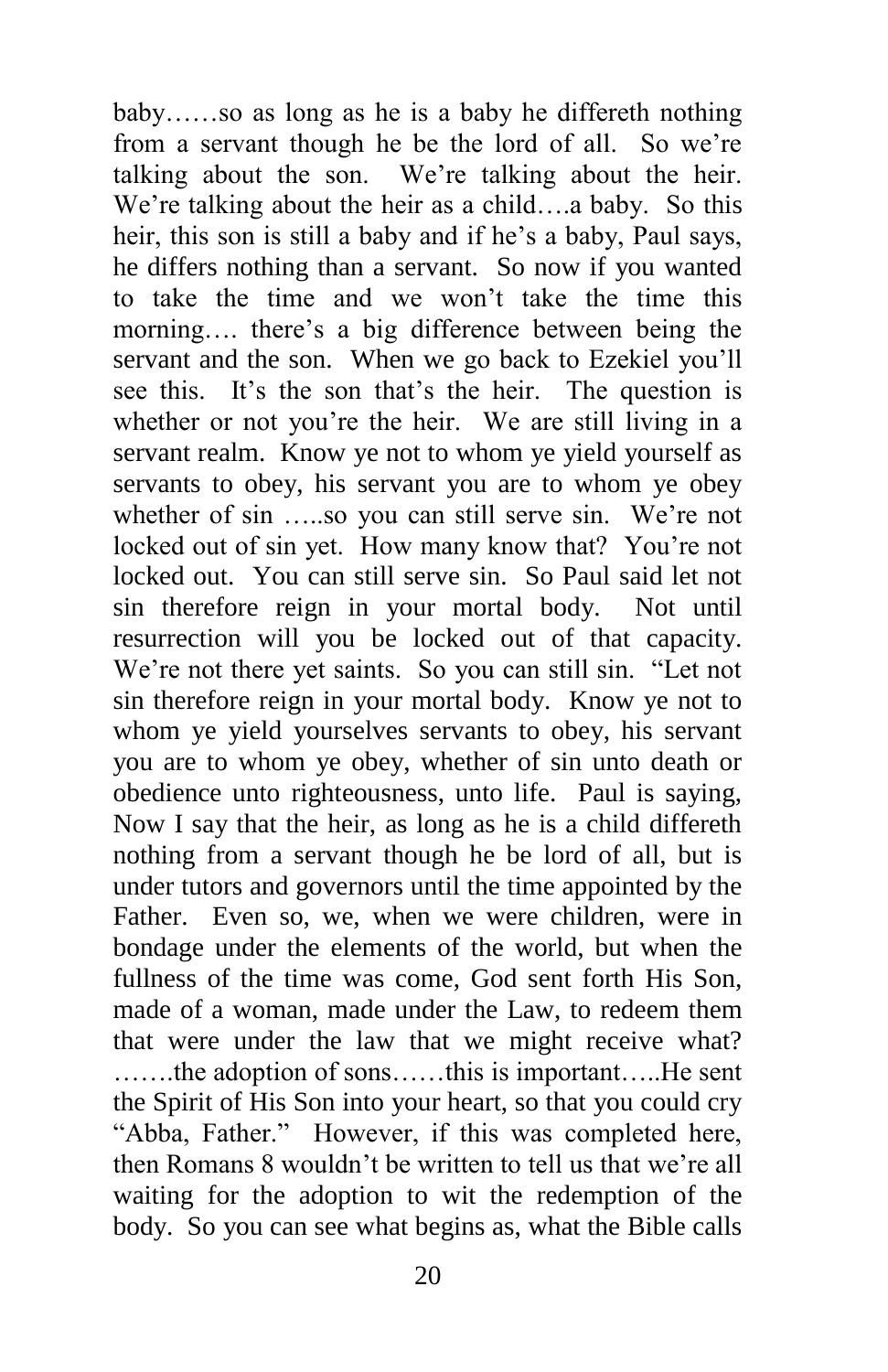adoption, is not yet finished until redemption consummates or resurrection consummates the adoption. This is like buying a house. When you buy a house, you put the earnest or the down payment to the bank. The bank gets the down payment and you own the house. You would say you own it. You can repaint it. You can change the furniture around. You can do anything you want in that house. But stop making payments and you'll find out who actually owns the house. So you and I have been given the Spirit as a down payment of our inheritance until the redemption of the purchased possession. So this adoption that began when He sent the Spirit of His Son into your heart is not completed until the redemption of the body.

That's resurrection! So what begins in adoption ends in resurrection. What began in redemption in the way of God reconciling you back to the Father by the blood of Jesus Christ ends in resurrection. We're in the in between stage. Whether or not we're actually going to make this calling and election sure, depends on how much diligence we're going to give. God's going to find out those who have given diligence because what He does is to prove it; He cuts the first two parts off. When He cuts the first two parts off, all of those who have put themselves in the fire, all those who have kept themselves in the Beloved, will be in that third part as Shadrach, Meshach, and Abednego and that's where they will actually meet Him. That's where they'll actually find Him in the fire. To that tenth that return to the consuming fire, He's going to reveal Himself. He's going to reveal Himself as He is. If you see Him as He is you'll be just like Him. But you've got to see Him as He is. In order to see Him as He is, you've got to go where He is because He's not coming where you are. He says if you return to me, that's the fire, I'll return to you and you'll see me as I am. If you'll see Him as He is, you'll be just like Him because you will have just demonstrated that given a choice, you love His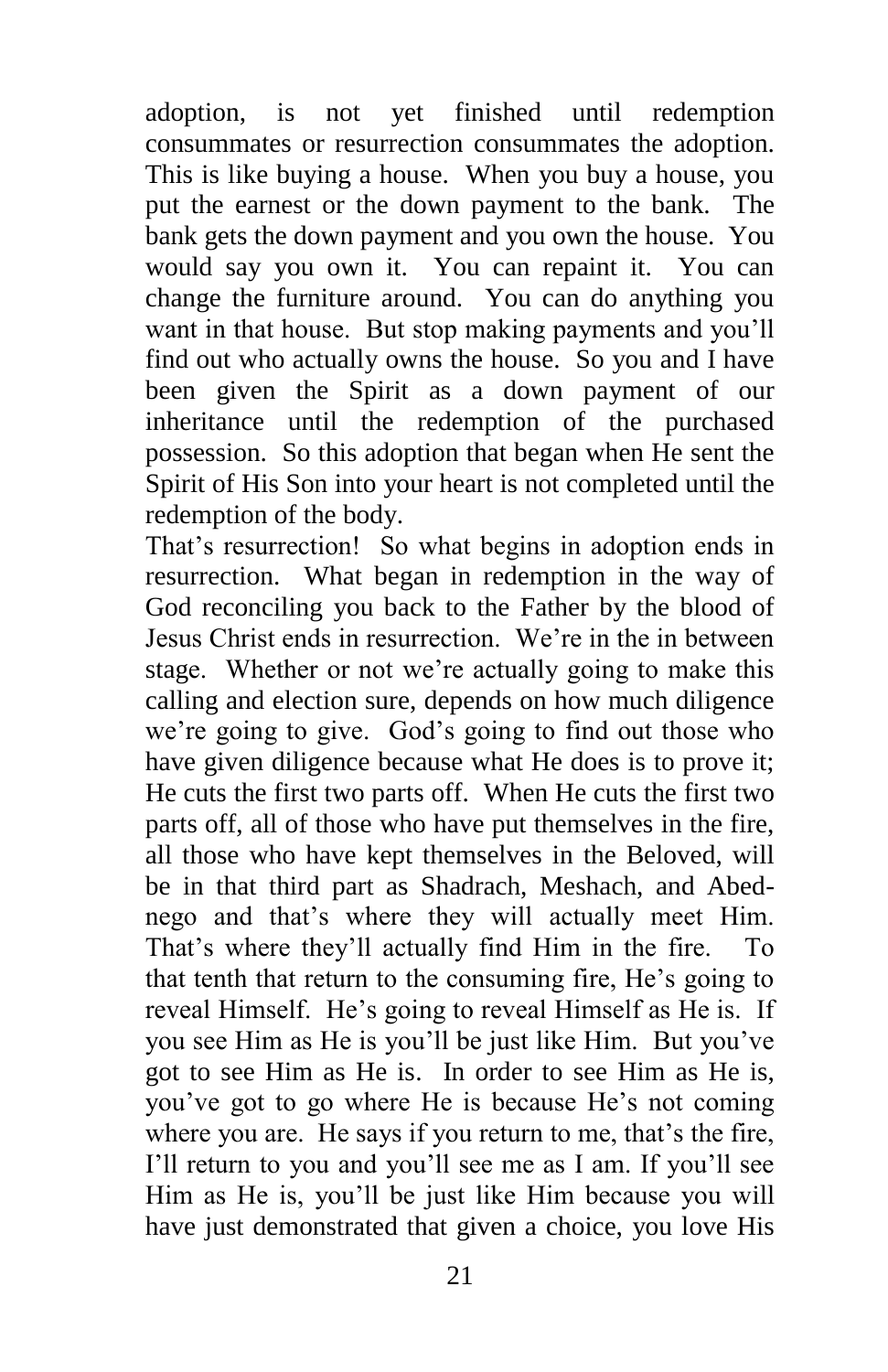Life more than you do your own. You love Him for what He is more than what He's given you. More that the healing of the breech which was very necessary. He was the repairer of the breech and the restorer of paths to dwell in. That was very necessary. But this is an eternal deal. He's trying to find out whether this marriage is important enough to you for you to dwell in it eternally. I'll tell you this. You can't be involved in this, seeking your own glory or the marriage doesn't last. We've got that picture in our own marriages. Don't we? If a marriage is going to be successful, I didn't say "stay together" I said successful….if it is actually going to be successful, cause you can stay together and never have peace in the house. Right? But if it's going to be successful, it's going to be because each doesn't seek their own. That's easier said than done. I've found that out and I've only been married 19 years. But each is not going to seek their own. They're going to seek the benefit of the other. You're going to lose your life for the sake of the other and that is how you find your life. How many.....Whose going to do this? Just a tenth. But that's alright. They are the ones that love the truth. What does God do with all the others? He says because they don't have a love for the truth, He sends them a delusion so they'll believe a lie. You know why? I believe that's His mercy. Because him that knoweth to do good and doeth it not, to him it is sin and sin separates. So you know why God has done this? Because you're the deliverance team. Saviors are going to stand on Mt. Zion. When that witness is there on Mt. Zion, the covering veil is going to come off all nations. They are going to say, "Come let us go up to the mountain of the Lord's house." That veil's going to come off and they're going to see the glory of the Lord. Arise, shine for the glory of the Lord has risen upon thee. It's not going to be a big job. They're going to come to us. We won't need to go out there. They're going to come to these who have done it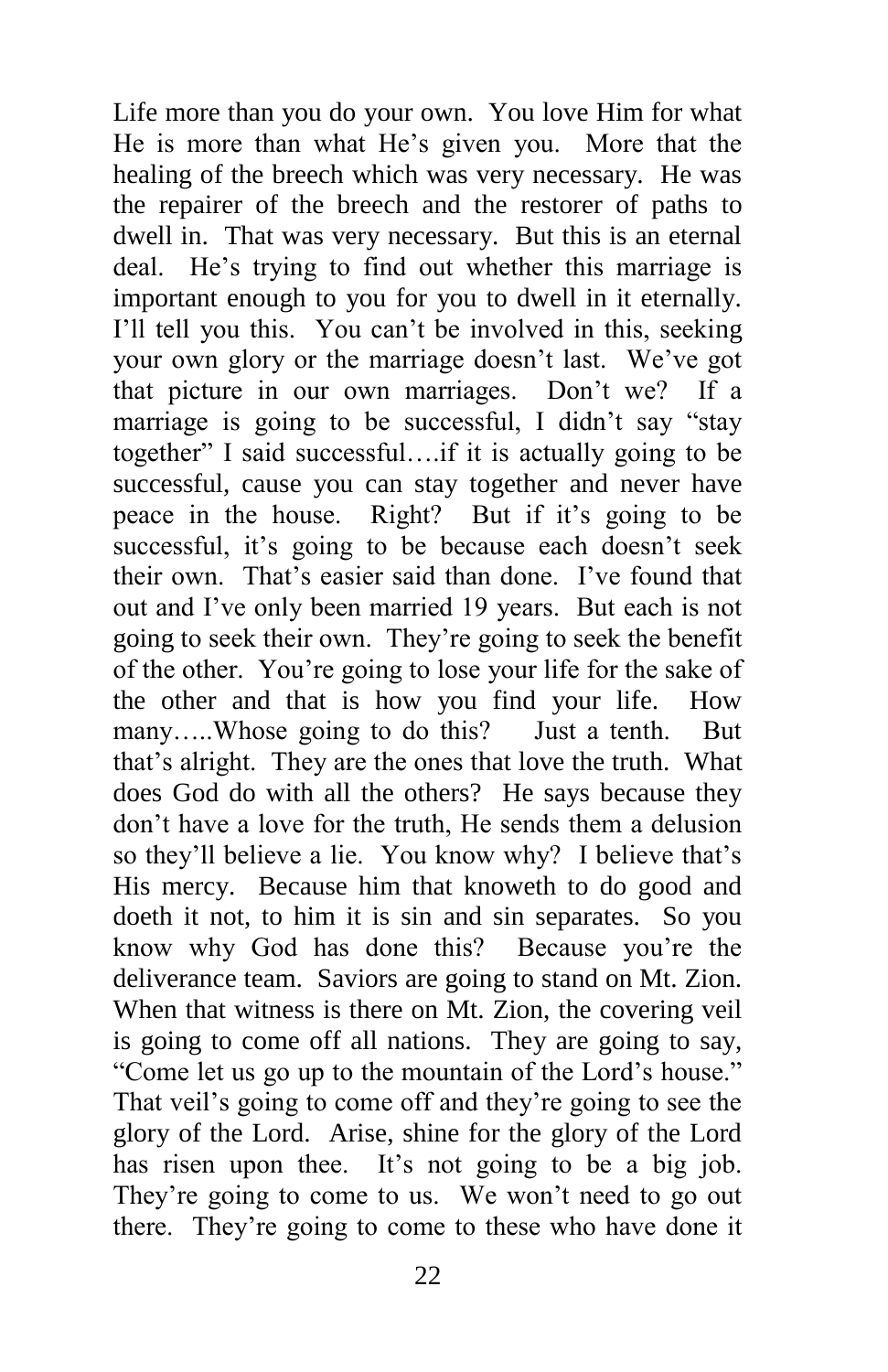first. The first of the First fruits, Christ the First fruits. That's the company that we are called to be. We're their hope! Don't worry if they don't see it yet. It should take a great burden off of us. Let's get it done so we can go back and be a part of a company of people that are going to bring Salvation to the rest of creation. "For so as in Adam all died so in Christ shall all be made alive." Before this thing is over, everyone who can't see will see. Everyone who can't hear will hear. You and I are called not to just be a living soul; we're called to be made a quickening Spirit. If you and I are successful in this thing and actually lose our life, you will be the life, the Christ, that is the life of God, you will be the Life on the inside of that creation. Not just Jesus, the man Jesus, it's a corporate Christ. So the Law will go forth from Zion, that's the Sons. The word of the Lord will go forth from Jerusalem, that's the woman. The glory of the man is the woman. The man won't be seen. He'll be the government on the inside of that woman. So you'll see her in Revelations l2, a woman clothed with the Sun with a crown of twelve stars on her head. That's the governmental order. That's the Melchisedec Priesthood of a corporate Christ, the sons. And for the first time, they'll be a woman finally under the government again of the sons. She will be the visible government to the world. You will be the invisible government. All government is invisible. You're always under some government. Right? The government that is governing our democracies, our dictatorships, any form of government that is out there, church or secular, is all spiritual. It is all spiritual power. It's either under the prince of this world or it's under God's authority. God's over the whole thing but the devil's still got the kingdoms in his hand. This is exciting! This is worth sticking around for. This is worth finishing this race and doing it right. Running as though to win. Actually apprehending this thing. In the Song of Solomon it says, I am the Rose of Sharon….speaking of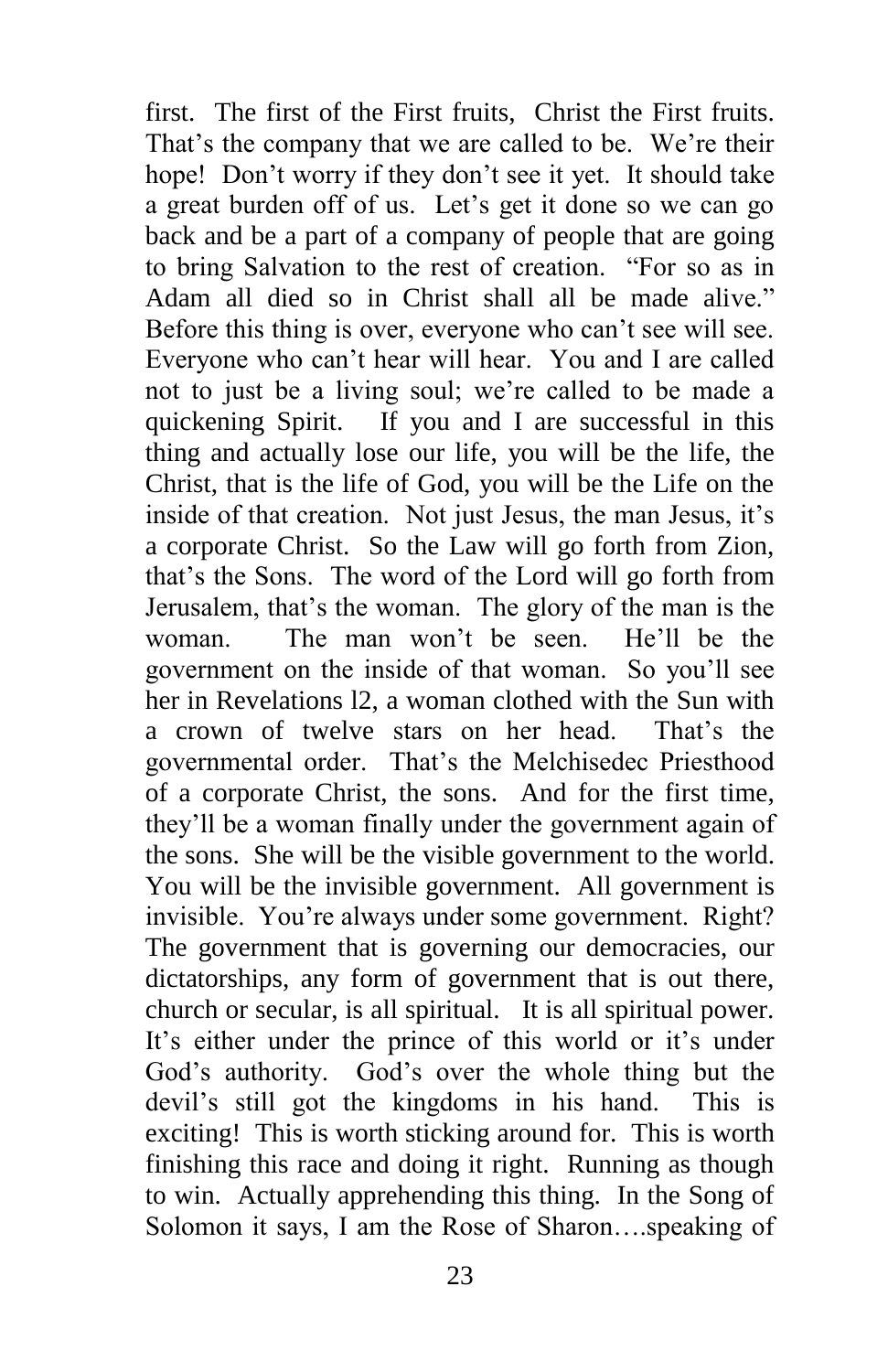Christ….He's the Lily of the Valley……that's Christ. Then the next verse talks about the apple tree. It's a picture of Christ, the apple tree. He goes down to his garden and he gathers the lilies and he feeds amongst the lilies, plural, in the garden. Well, if Jesus was the lily, what do you think the lilies are? That's the sons! So look at how she is pictured. Says her navel is as a goblet and her belly is as a heap of wheat surrounded by lilies. Do you want to look at that since the Lord just brought that up to me? Song of Solomon. This is exciting because you and I need to understand what we're involved in here. You are a part of the government of God that is yet hidden but is about to be revealed. It's the "so great a salvation" that is ready to be revealed in this last time. That's where we are. Let's pick it up in Chapter 2:1., " I am the rose of Sharon, and the lily of the valleys. (We're speaking of Jesus.) As the lily among the thorns, so is my love among the daughters." Notice that not all the daughters are going to respond to His love. His love is as among thorns. He goes on with another picture. "As the apple tree (that's Christ) among the trees (those are men's lives) of the wood, so is my beloved among the sons." Now he's talking about the Shulamite maiden. He says, "I sat down under his authority with great delight, and his fruit was sweet to my taste." Here's the key. She's the only one of all the daughters that's actually going to sit down under his shadow. Alright? Hold your finger here and go to Hosea. Hosea 14:7 Well, start in verse 4. "I will heal their backsliding," I've spent the last three years in the book of Hosea. It's all about Ephraim and what Ephraim types to us. It's an important study. I won't go into that now. But in the end of this, he's talking about the millennial reign when salvation is brought to the backsliding of Ephraim. "I will heal their backsliding, I will love them freely: for mine anger is turned away from him. I will be as the dew unto Israel: he shall grow as the lily and cast forth his roots as Lebanon." What that's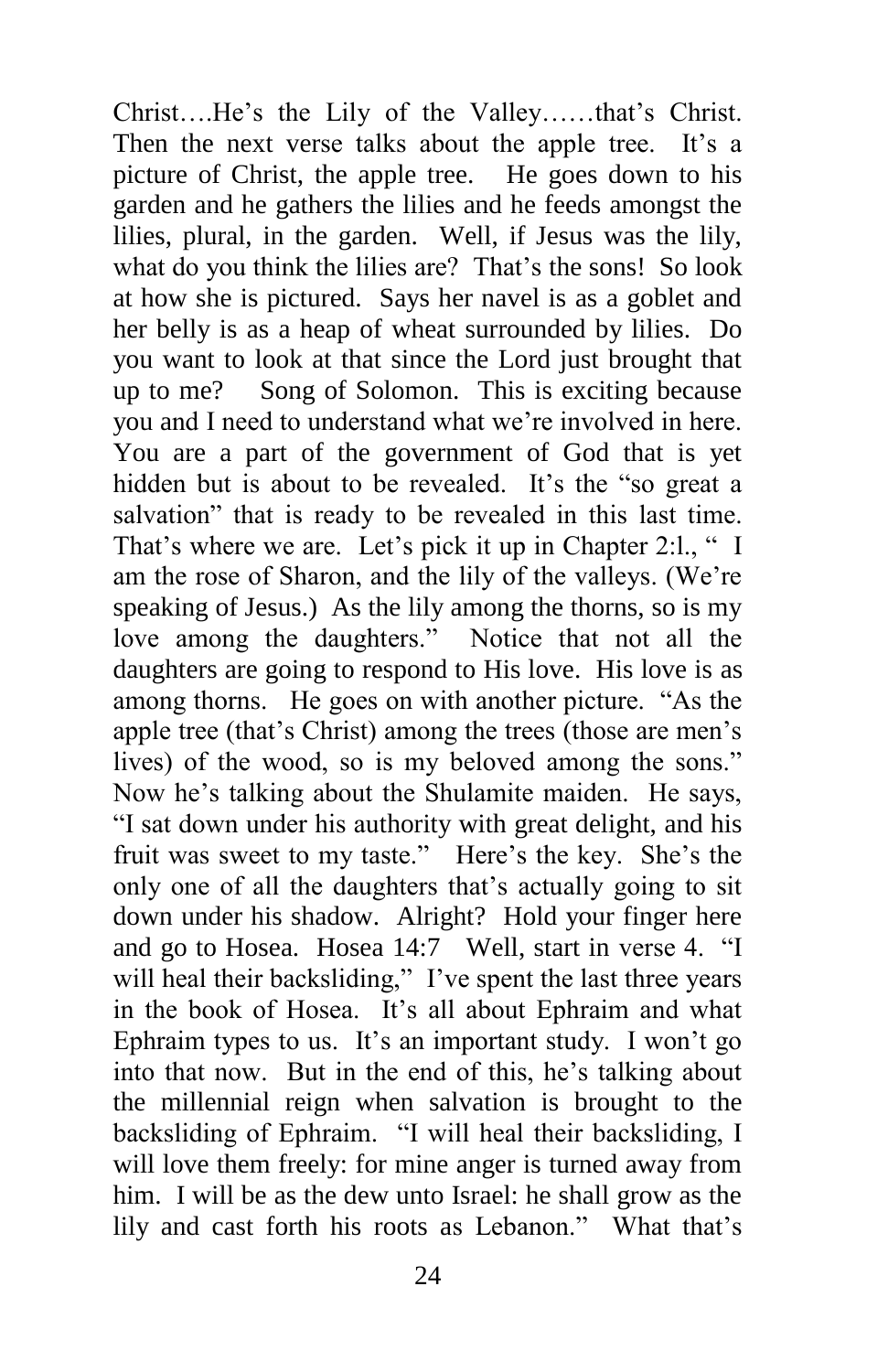saying is, as they were all dead in Adam, they're all going to be made alive in Christ. And the dew is a type of resurrection. The sons who are up in resurrection are going to be the dew on Ephraim. Ephraim, who was backslidden, will be healed by this company of people during the millennial reign. " His branches shall spread and his beauty shall be as the olive tree, and his smell as Lebanon." Look at verse 7. "They that dwell under His shadow shall return; they shall revive as the corn, and grow as the vine: the scent thereof shall be as the wine of Lebanon." They that dwell under His shadow shall return! So what God is saying there is when this happens for Ephraim that during the millennium, this is a iron rod rule. They don't have a choice during the millennium. Everyone is going to be brought under the government of God during that time. They're going to dwell under His shadow and they shall return. Now if they're going to do that then, judgment must first come to the house of God. So what's going to happen there then, must first happen in you and I, now. So there is only one way that you will know the way to return, because every man's way is right in his own eyes. Philippians tells us that all seek their own and so no matter what God's done in your life and done for you, unless you dwell under His shadow, you'll be more than content to continue on your way with the blessings of God in your hands. This is why when Abraham got ready to give the inheritance to Isaac, he called in all the sons of the concubines and he gave them all gifts and sent them away eastward. They were quite content to go eastward which is the wrong direction as you know. They went eastward with their arms full of gifts, away from the son who was about to receive the inheritance. It's the first two feasts that God sends an east wind in. And in the first two feasts, when he gets ready to consummate this thing, for those who are ready to be ingathered into the third feast, the way he separates out those two feasts is by sending an east wind. The east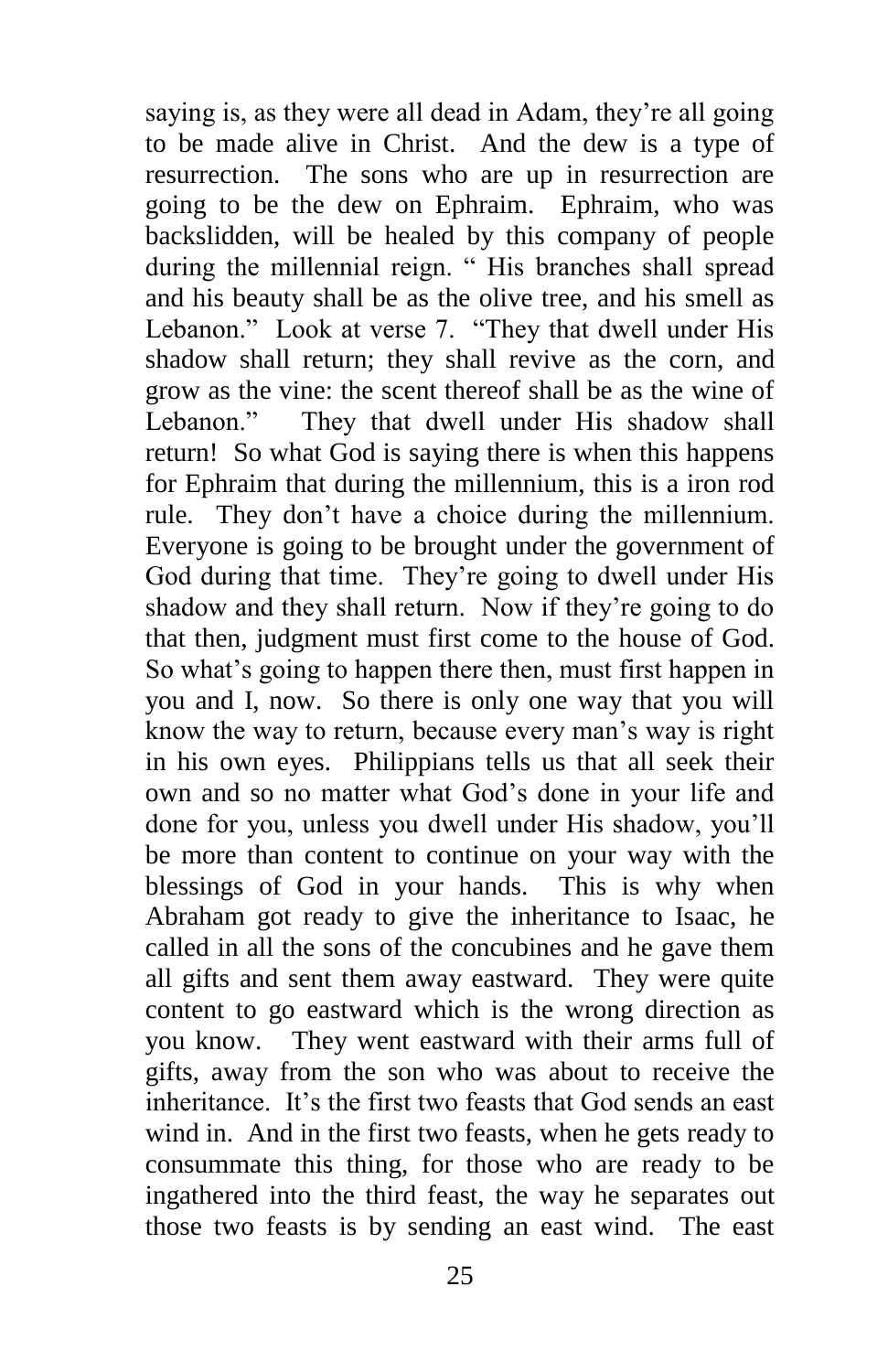wind you'll remember was one of the plaques that brought in the locusts. The locusts came in with the east wind. I won't take the time. I probably ministered on it at Shepherd's Inn. You can see what the locusts are in Revelation 9. That's the locusts that come that are as false prophets with hair as women, faces of men, and they have teeth like lions. Micah will tell you that the false prophet is the locusts. Nahum will tell you that the locusts is the false prophet that hides in the hedges. He's there in the hedges and he bites with his teeth and his message is this, "Peace, peace, peace, and safety." ….. " So come let us make love until the morning (hair as women), the good man of the house has gone on a long journey. He will come back to the day appointed." This is why out there, the message in the first two feasts is love. God loves you. It's all about love. Love. Love. Lullaby and good night. Now that was important. God commended His love to you while you were yet sinners. There was a presentation of Him toward you while you were yet sinners. And that was very necessary because if he didn't first love you, you would never have an opportunity to return and show our love to Him. But the question is whether or not we will return. Or whether we will live with a false understanding that His love will keep us in our way. It doesn't keep you in your way. If you're His, you will keep yourself where? ……in the Beloved. You'll keep yourself there because only if you keep yourself there can He keep you. You can't be kept unless you keep yourself in the place that he keeps. So you can see that in the book of Hosea that is what He is doing. He is going to have a people that will return because they dwell under His shadow. That is under His authority. Seek ye first the kingdom of God and His righteousness. His authority over you. To that people that dwell under His shadow, He says they will revive as the corn. That's resurrection, Saints! If we'll get this thing right, and we'll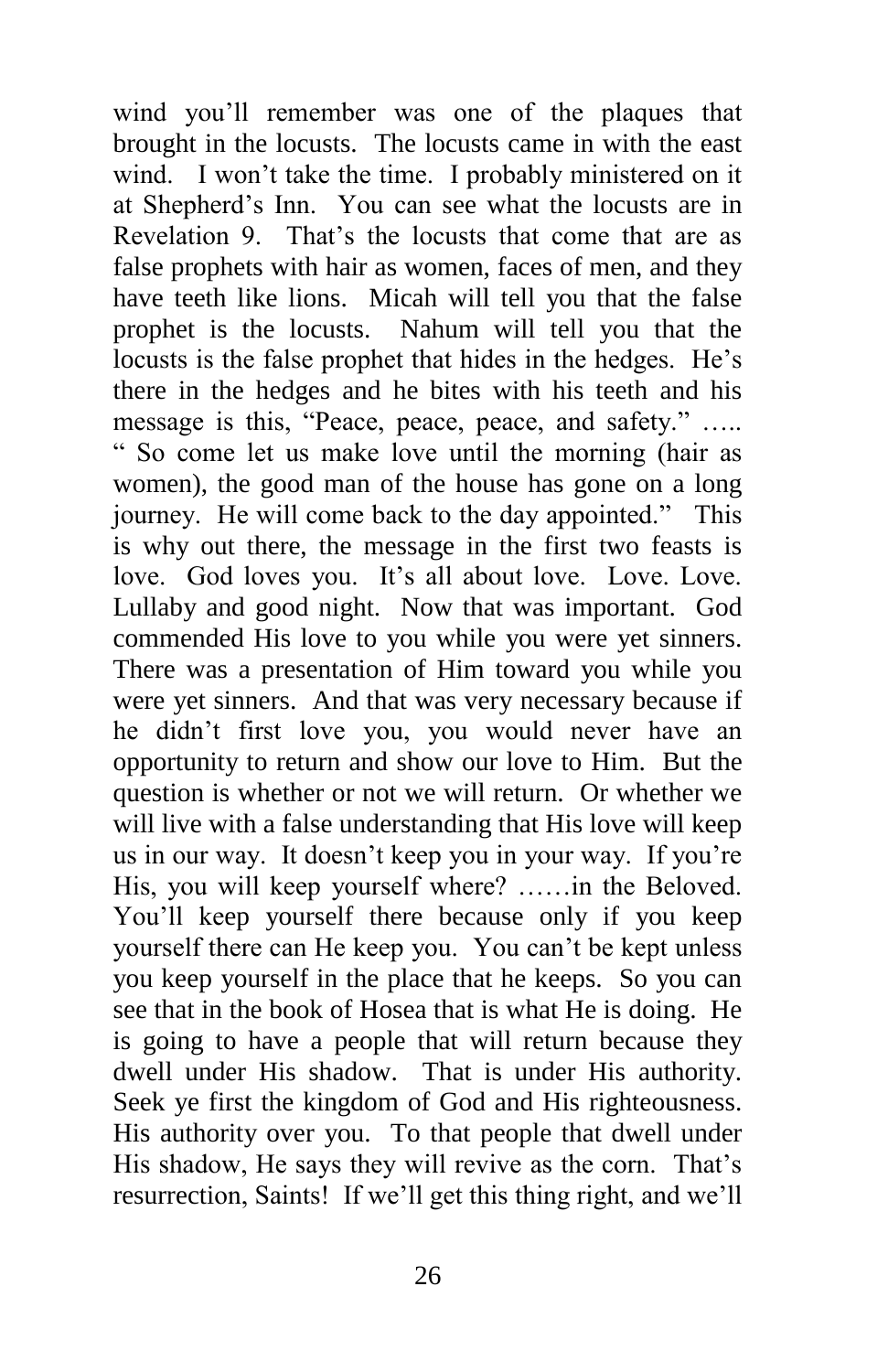get in under His authority, He says He will raise us up at the last day. We'll be children of the resurrection.

 Song of Solomon 2:3 "She sits down under His shadow with great delight." Chapter 6: 1 " Whither is thy beloved gone, O thou fairest among the women? Whither is thy beloved turned aside? That we may seek him with thee." Who's talking here? The rest of the daughters are talking to her. How many know that the voice of the bridegroom and the grinding of the millstone won't be heard in her any longer? So all the daughters are saying to this virgin, Shulamite maiden, who has set her eyes on Him as dove eyes. They are saying to her, "Where did he go?" "Where's he gone? We can't find him." And that's what you're seeing out there. There's a famine of hearing the Word of the Lord. Oh, there's a lot of magic. There's a lot of charades going on but there's no Word. You'll see it in the next chapter. Chapter 7:2 "Thy navel is like a round goblet, which wanteth not liquor." It's saying, she's got the life. She's got the wine of His life. "Thy belly is like a heap of wheat." Notice what's around it. "set about with lilies." There's the true sons. The law goes forth from Zion. The word of the Lord from Jerusalem, that's the woman. There she is, she's the one pregnant with the word. She's holding the word and she's just waiting for the day of her revealing. She's hidden away and they are out there saying, "Whither is thy beloved gone? We can't find him. Show us to him." In Chapter 6:3, she says I'll tell you where he went. He's gone down into his garden and earlier in this book, she is defined as a garden, a fountain sealed, and a spring shut up. He's gone down to her. He's not associating with any of the other daughters. He's not there with any of the other women. He's with her. Notice what he's doing there. Verse 2 "to the beds of spices, to feed in the gardens, and to gather lilies. He's gathering his sons together. He's not out with the other daughters. She says, "I am my beloveds, and my beloved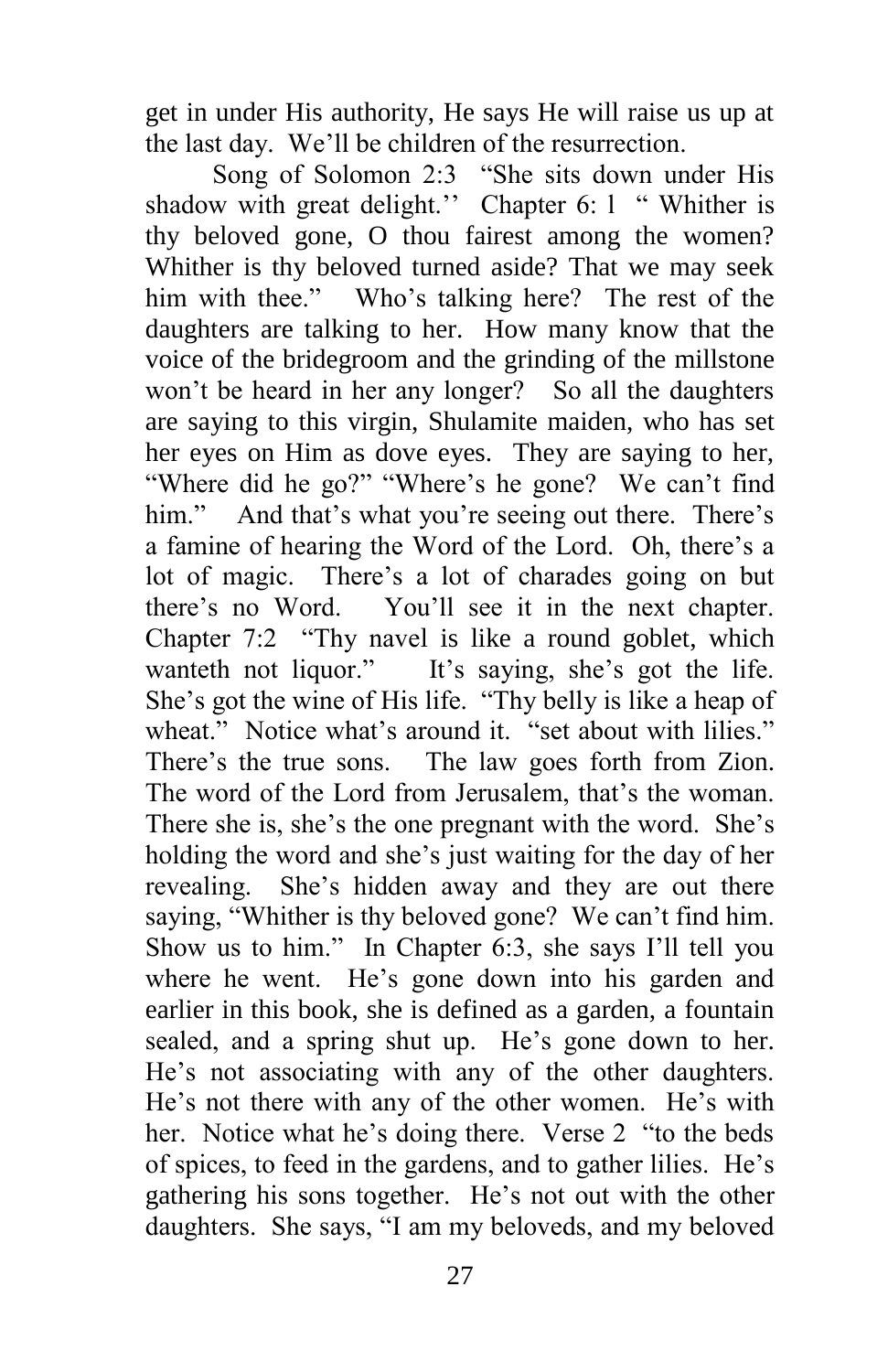is mine: he feedeth among the lilies. He's feeding among the lilies. Guess what! Remember what the tenth are going to return to have done, Isaiah 6:13. A tenth shall return and be eaten! They're returning and he's feeding among the lilies. So here's the question, to eat or to be eaten! What do you want?.......to eat or to be eaten? Philippians tells us that if your belly is your God, your end is destruction. Now that is what you can see, the nine lepers were after. They were happy with the cleansing, happy with the healing, happy with the breech being restored but they were still going their way seeking their own. Really the first two feasts are about your belly. He apprehended you while you were going your own way. It's the third feast that determines whether or not you will return. Because He put a treasure in an earthen vessel and that vessel doesn't change form until the resurrection. Remember in the Gospel of John, the multitudes by the seashore……Jesus comes and he turns the five barley loaves, he has five barley loaves and two fishes. That's the first two feasts. That's by the seashore. The multitude get in on the five barley loaves and the two fishes. But later on in the chapter, He says but if you want Life, that's a whole different program. I am the Bread of Life. Unless you eat my flesh and drink my blood, you have no life in you. John 6: 66 "at that time, many of His disciples went back and walked no more with Him." They didn't want to be eaten. They were content to eat but they didn't want to be consumed. Our God is a consuming fire. Who's going to be consumed or who's going to be eaten? Those that are in the garden that He's feeding on. He's feeding among the lilies. You're losing everything when you are there in the garden. But since you're nothing anyway, it's a good trade and you're gaining Life everlasting. Who's going to do it? A tenth are going to return.

 Ezekiel 46:16 So…..what's been given to you, is it going to remain a gift or will you inherit it as your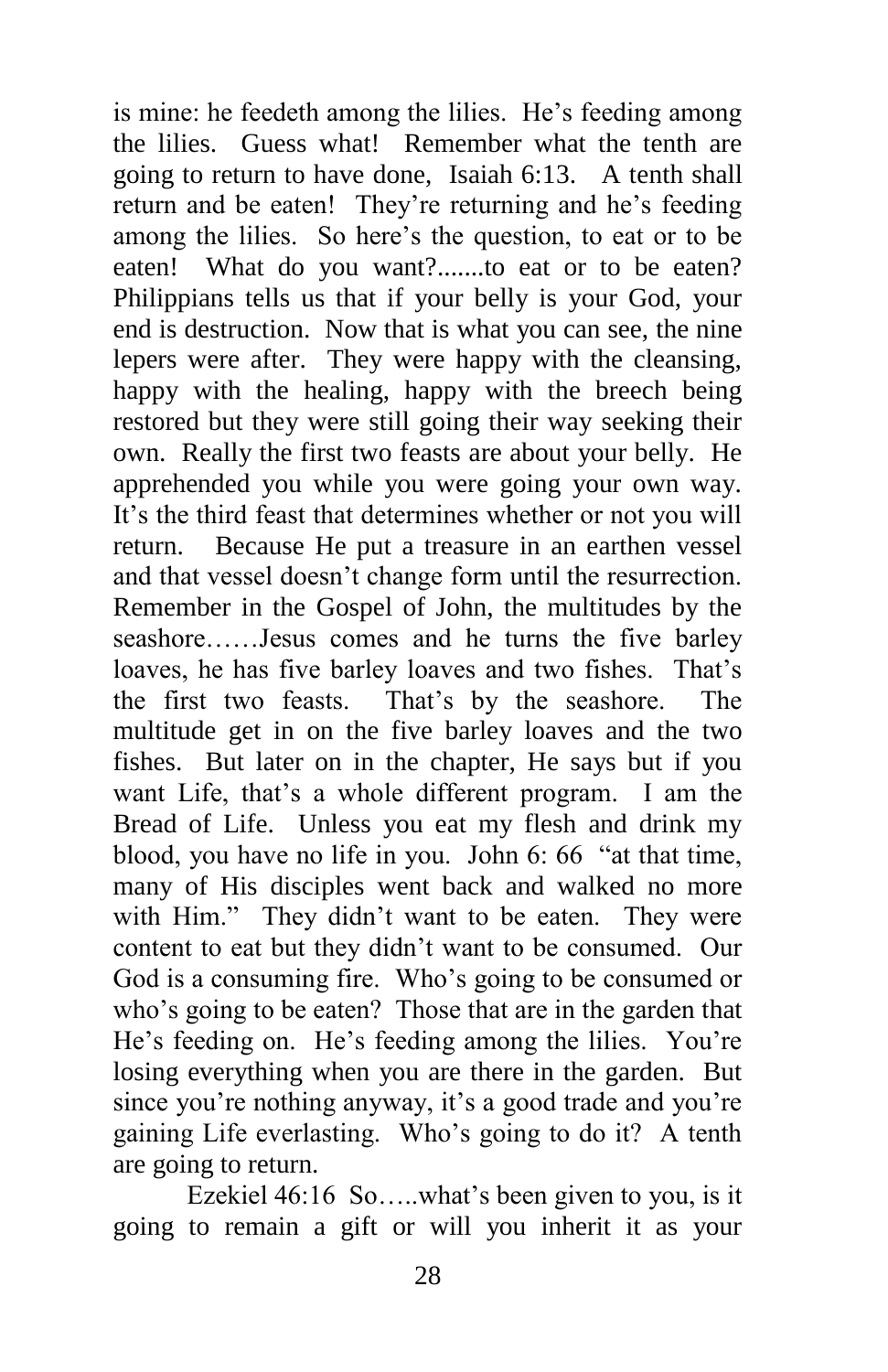possession. That's the question. Gift or possession. "Thus saith the Lord God, if the prince give a gift to any of his sons, the inheritance thereof shall be his sons. It shall be their possession by inheritance but if he giveth a gift of inheritance to one of his servants, then it shall be his until the year of Liberty, after it shall return to the prince but his inheritance shall be his sons for them." So if you're in the realm of the servant, the gift that he gave you as a demonstration of his grace…..if you stay in the realm of servant the gift goes back to the prince. Because He cuts those two parts off. But if you're really the heir, if you're really the son, then in the resurrection the gift of the inheritance will be yours by possession. He'll make it yours. Right now it's not yours, it's only….we're in a proving realm. We're still serving sin or serving righteousness. It says, "Beloved, now are you the sons of God." That's teknon . In other words, "I'm always a son of my father." No matter how young or how old. It doesn't mean anything. I'm always a son of my father. So this is that word that was given to the ten lepers. I shouldn't say it doesn't mean anything. It does mean something. They were cleansed. They were healed. The breech was there. They were sons. That's what it's saying. He sent the spirit of His son into their heart and they were quickened. "Beloved, now are ye the teknon of God but it doth not appear ….What?....What you shall be! Yes, it is not finished yet. Just like when I bought a house, I had the title to that house, my house. But it doth not yet appear whether it is my house. The point is, I could default on the loan. This is where you and I are. Are we actually going to go through with this thing? Well, the day will declare it. So Jesus was here as the son of man. The voice of God sounded from the heavens saying, "This is my Beloved Son in whom I am well pleased." Yet, Romans 1:4 says that he was declared to be the Son with power according to the Spirit of Holiness by the resurrection from the dead. The Apostle Paul says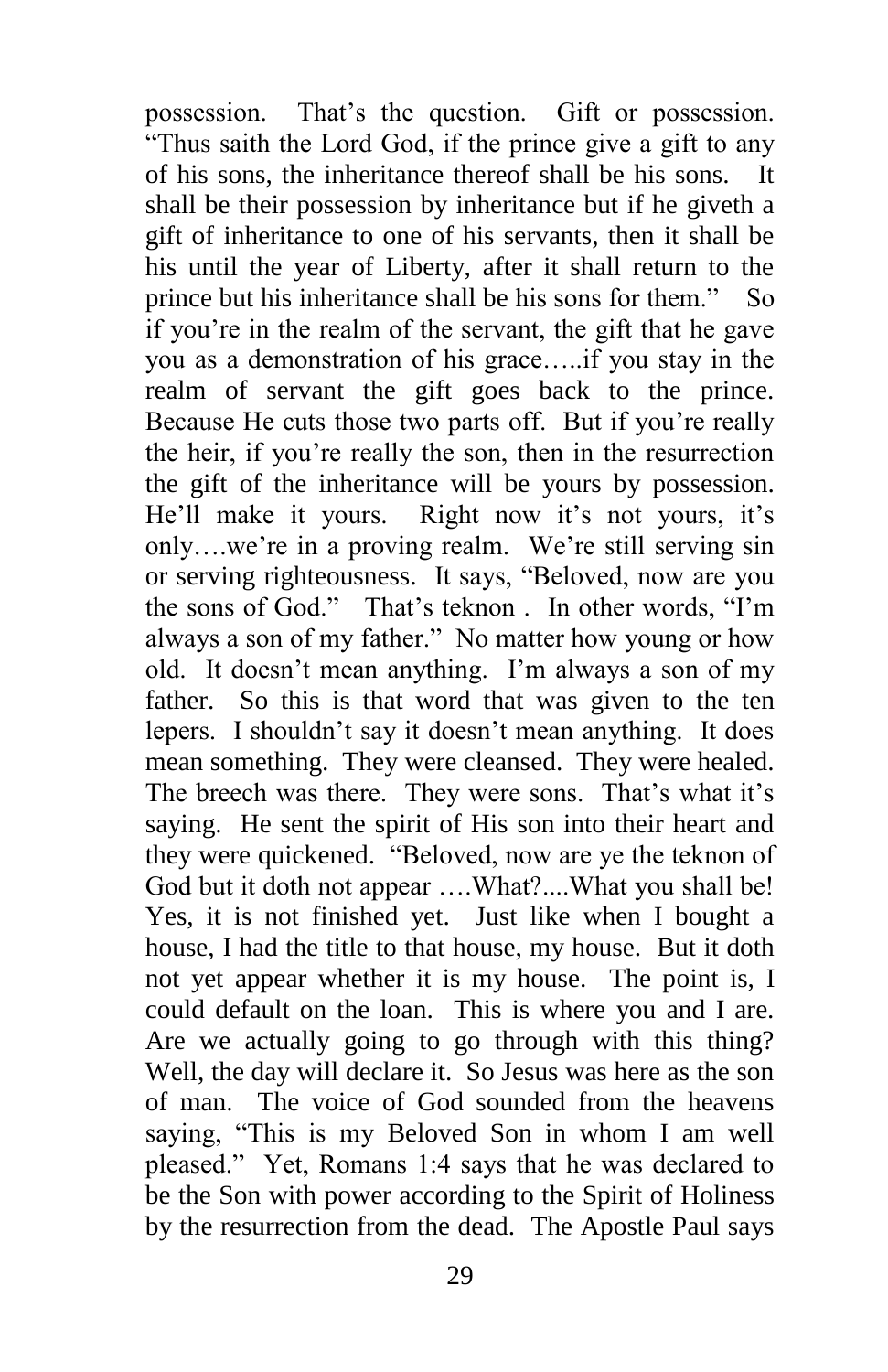if it wasn't for the resurrection all our preaching would be in vain. So it's the day that's actually going to declare it. It's resurrection that's going to actually validate if you are who you say you are. So like our sister was saying in the praise that it's one thing to talk about resurrection, it's one thing to talk about those things, but it's another thing to live them! It's another thing to BE there. It's another thing to actually have lost our life and returned unto Him. Dwell under His Shadow and revive. So in the year of Liberty when God gets ready to finish this, if we're still in those first two feasts, the gift returns unto the prince. If we've made our calling and election sure, we will have just proved that we are the heir and if an heir then we are joint heirs and He can freely give us all things. This is exciting! This would be a good thing to get in on. Look in II Corinthians 5:15, " and He died for all that they which lived should not henceforth live unto themselves but unto Him who died for them and rose again." In order for this to be written like this, "he died for all that they which live," that means that they were dead before because they were dead in trespasses and sin, so it took the Spirit of God breathing into you, breathing into your soul to give you the breath of Life and man became a living soul. That's when you have the breath in your nostrils, Isaiah 2. You've got the breath now in your nostrils. So now you're alive. Now here's the question. Now that you're alive, we should not henceforth live unto ourselves. See, once you've got the life, the question is what are you going to do with it. Because as a son, I'm still living in the realm of a servant, proving whether or not I will inherit that which a son inherits. I should say it this way, Whether or not I will possess, actually possess, a son's inheritance. Will you be a son that possesses your rightful inheritance? Or, when the year of Liberty comes, will you have proved that you were a servant and your gift is given back to the prince? It's going to be proven whether we like it or not. The first two parts are going to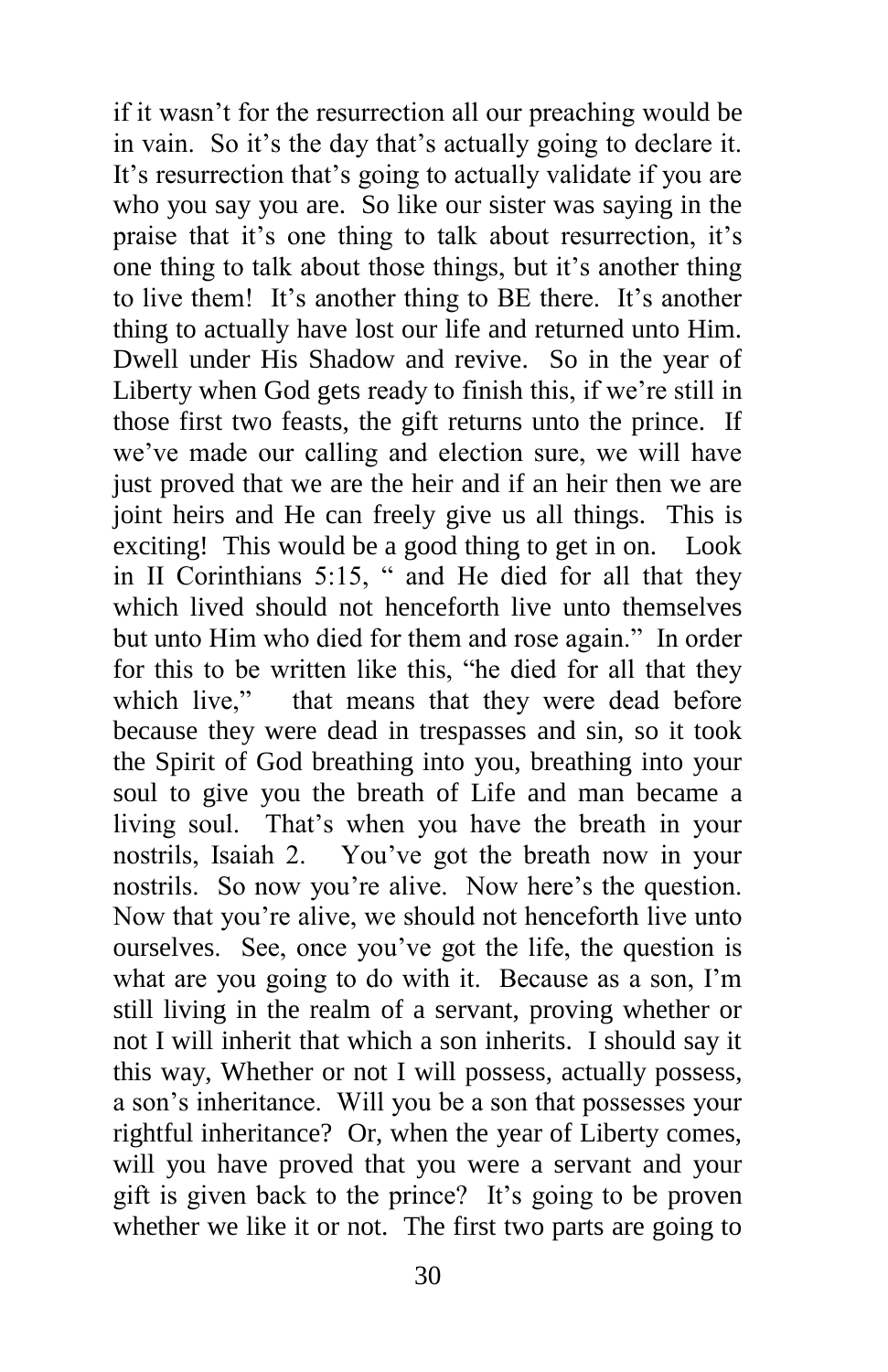get cut off and that's the gifting realm. That's the realm where we can move as servants in the house. The gifting realm. If you're actually going to be a part of the Zadok priesthood, they have no inheritance in the land. Why? Well, they returned and they gave glory to God. They gave it all back. They gave it all back to Him. They fall at His feet. They return to the Lord and are utterly consumed. A tenth shall be eaten. A tenth shall return as a teal tree. Isaiah 6 says, "….whose substance is in them." They return and they're eaten as a teal tree and they have their substance in them. This is a company whose seed, His seed, remained in them. They bring forth fruit all the way to perfection. They're not of those that draw back, but of those that press on to the saving of the soul. Will we be that people that return? I'll never forget when the Lord called us when we were in Ontario. We were young and hadn't been married that long, and we were flowing with Bro. Tony Materick. There was a real anointing and I know he was hoping that I would grow up under his ministry and work together with him. He was kind of like a poppa with a son. I was growing up with him and we had a great business. Life was great and we couldn't have it any better for being in our early twenties. Making lots of money, no children yet, both working, the Lord was opening up the word, lots of anointing in the meeting. I thought it was great. Then I had a dream and in the dream the Lord came to me. He said very clearly that I could continue the way I was going and He would continue to bless me, in my business and in anointing and in the church or I could take another step. Then I woke up. I remember to this day thinking that was not fair. I remember thinking how do you know which way to go if God's the author of both? How do you know? Let me ask you something? Who do you think is your adversary? Everybody know there are two lions? There's a lion going around seeking whom he may devour. There's also the lion of the tribe of Judah who's seeking whom he may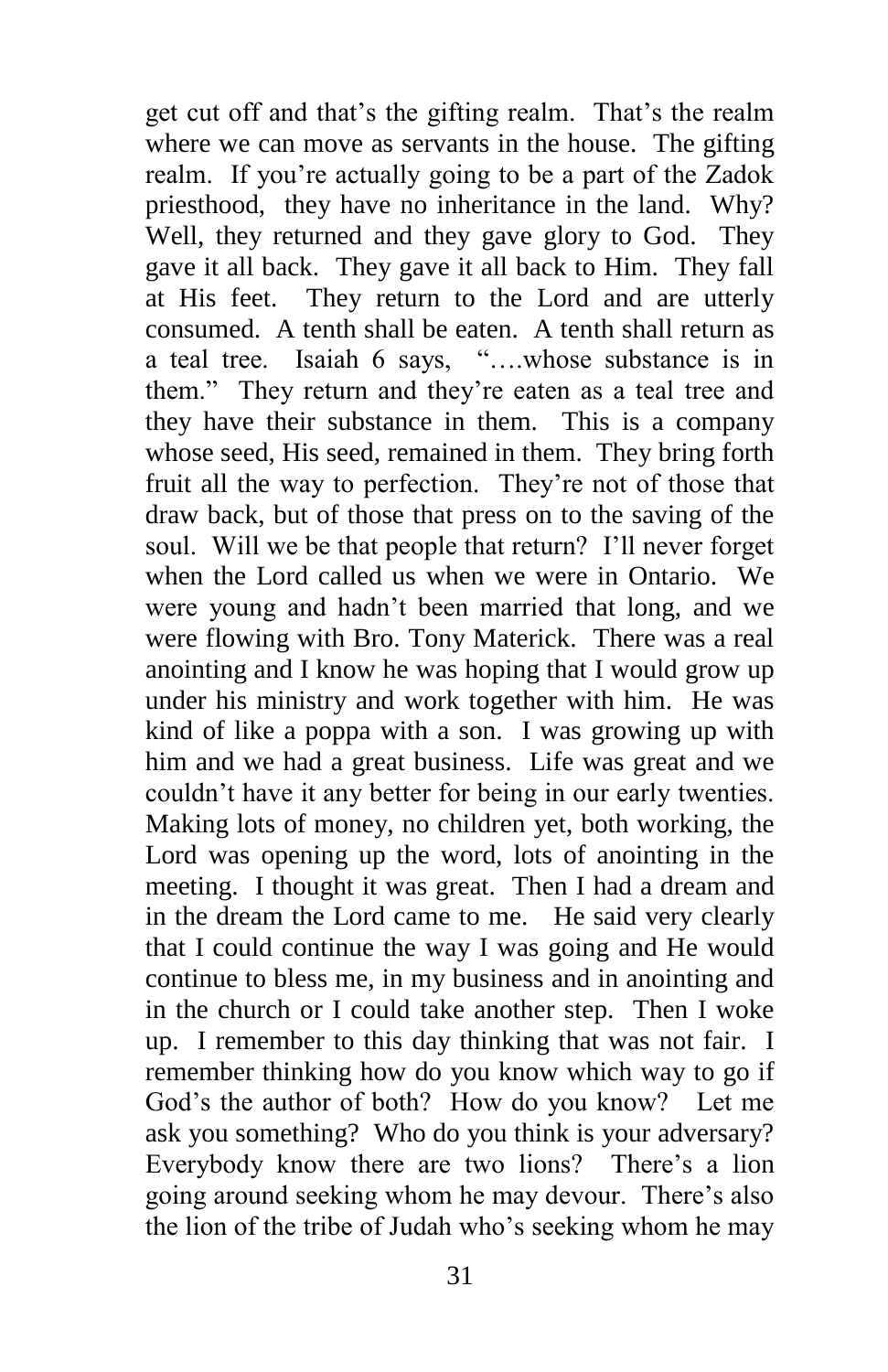devour! And it's the tenth that are going to be devoured, eaten, consumed, and swallowed up. Death will be swallowed up of life. That's that tenth that gets devoured by the lion of the tribe of Judah. There's another lion, the devouring lion and he's out there seeking whom he may devour but if he gets you, you should know where you are living because the Bible says that all his devils are chained with chains in everlasting darkness. They're all in chains, you know. There is a path that no fowl knoweth. If you are being bothered by devils, you aren't on the path. They can't touch you. Submit to God, resist the devil and he will flee from you. This is a big realm of deception out there in the church and sometimes when you travel around you see it in our own midst. It's a deception of the enemy for you to get a focus on him. He loves you to play with him. He loves you to command him, because you have no power over the devil, unless you're submitted to God. And if you're submitted to God, he has no power over you. But you'll find Christians obsessed with commanding spirits. When we were at Upsula convention, I had a lady come to me and she wanted to talk to me. She said, "When I was younger I used to dabble a lot in the occult. Now I'm finding that I'm having a lot of trouble with torment. My mind feels like I'm being taken over by demon spirits and my children are being tormented at nights. They wake up screaming. I know that there is an onslaught of the devil coming after us. Do you think it could be a result of some of the things I yielded to when I was younger? I said first of all lets get your thinking straighten out. Number one …..The Bible says that if you'll submit to God, resist the devil, he'll flee from you. If you lack anything, what you lack is submission. We don't lack power. We lack submission. You'll find that people love the exercise of commanding spirits. They just don't want to dwell under His shadow. If you'll get under His shadow, you'll revive as the corn. You get under his authority and seek ye first,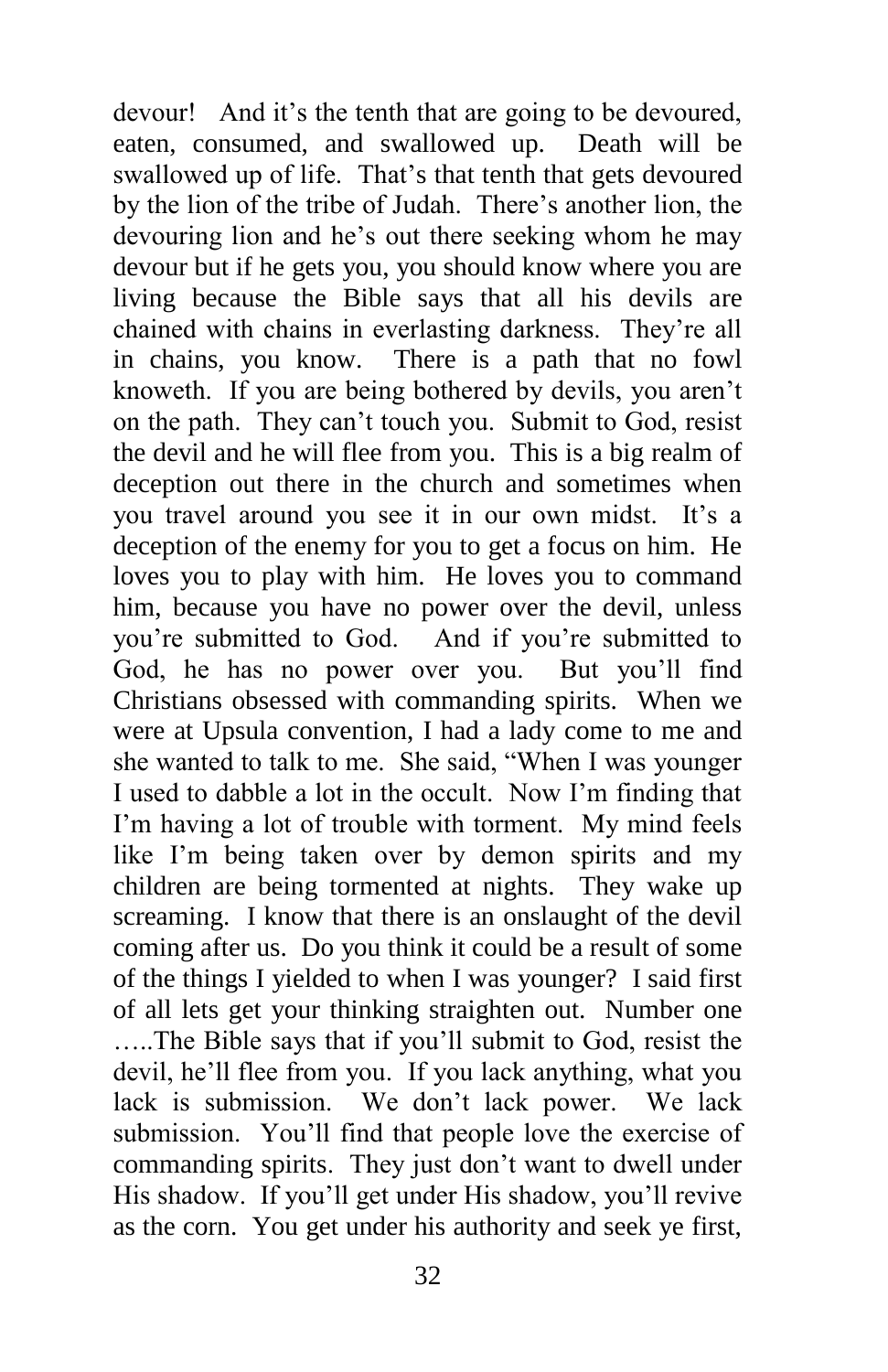FIRST, the kingdom of God and his righteousness…..that's the way you walk…….then all these things will be added unto you. It's a total deception. If you're caught up in it, get before the Lord because it'll steal your time. It'll steal your time and you're called to redeem the time. Your lack is submission because if you get on that path, that's a path, no fowl knoweth. You get under His authority and the devil has no hold on you. Bro. Buddy uses the example, if your neighbor has a vicious dog on a chain, and you get bit by that dog, what do you know? You got inside the chain. That's what the Bible says. They're all on chains. So if you're getting bothered by a tormenting spirit, if you have an area of your mind, a nagging area of your mind,………..Do you know what I'm talking about? Because we've probably all been there at some point. If you have something that won't let go…….I'm not talking about a thought because we're to take every thought into captivity and you're to close them at the gate. But if you have something that controls you, it's habitual and you find it nagging to the point that's it tormenting you. It's always there. It's reoccurring all the time whether its fear, anger or lust or something that you can't shake. That's devil or demonic power. You're always under some power. But the point is, you're not getting rid of the devils, YOU need to return because what you've done is given place to the enemy…….why?.......because every man is tempted when he is drawn away of his own lust and enticed…..and when lust has conceived……the problem here is not the devil…..the problem is my own lust. When lust has conceived, it brings forth sin, and sin when it's finished brings forth death. So don't waste your time commanding the devil, redeem the time and get back under His shadow. Get under His authority. Now you can resist the devil and he will flee from you. It's important for us to understand, but that all exists out in those first two feasts. So God brought us through those areas and what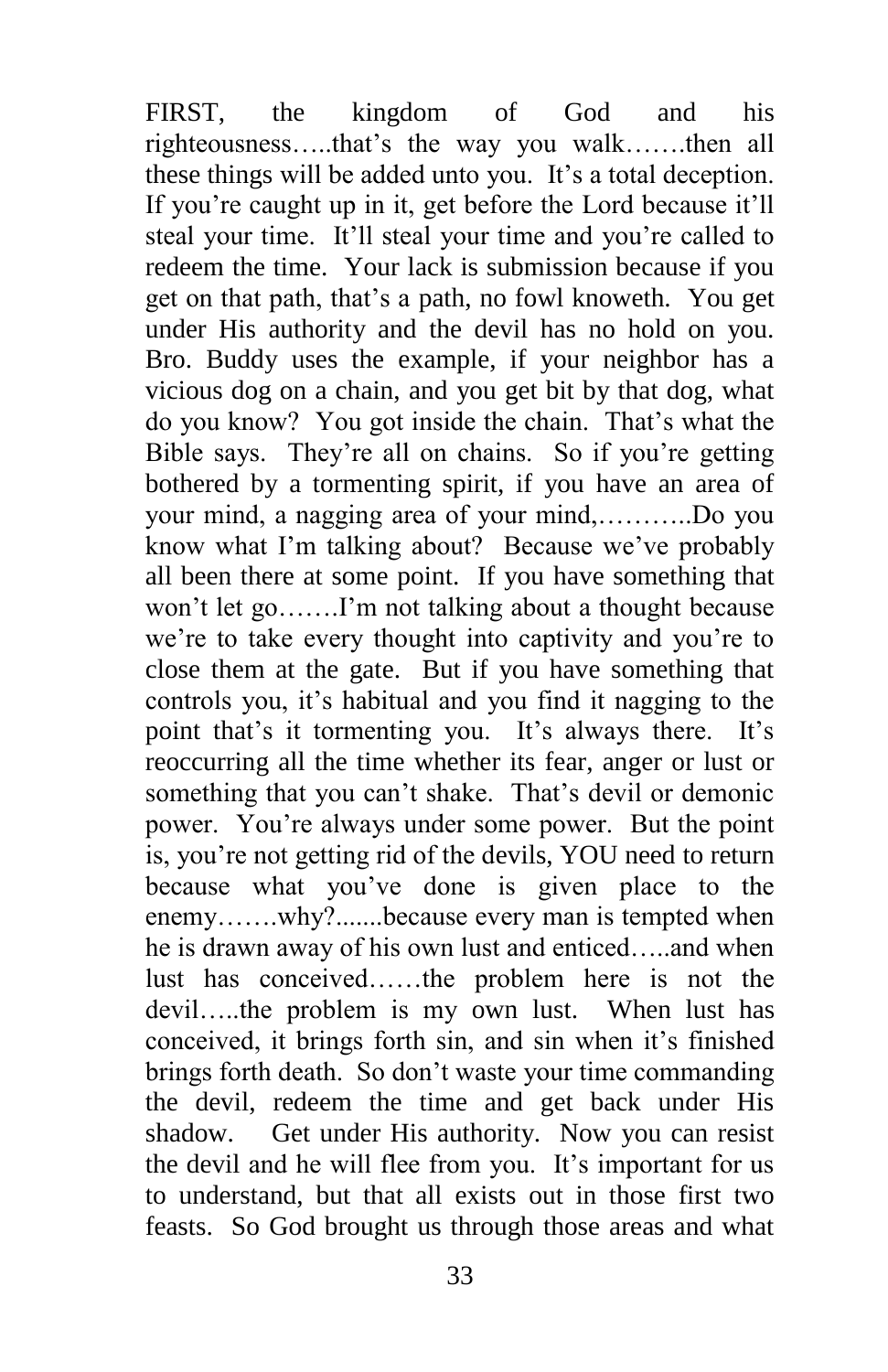you actually found out was that if you cast the devils out of somebody, you got them all cleaned up and swept the house, if they didn't get back under His shadow and under God's authority and walk in the Truth, it's worse than it was before. So we need to be careful of these things while we've got the time, which we don't have much left, that we seek first the Kingdom of God. Don't give your diligence to anything else other than asking God if there is any area in your life that is not submitted to you. This is zero tolerance. Not 2000/3000ths of an inch that's not submitted. That 2000/3000ths of an inch that's not submitted is fair game to the devil. God made it that way. God set it up that way. He feeds on flesh. So if you're out in the flesh, you are the meal. So one way or another, you're going to be a meal offering. You're either going to be that meal offering that's a voluntary, presenting your body as a living sacrifice to the Lord or you're going to be out satisfying the lusts of your flesh, therefore you are under the power of the devil. You will never escape that adversary by commanding him. You gave him the power over your life. You'll never get rid of him. Oh, he'll play religious games with you. He'll be glad to do that but you'll not get him out of your life UNTIL you return under the shadow of the Almighty and then God can clean things up for you.

 ( Tape turning over here)……………………and hide not thyself from thine own flesh. That was possible to do in the first two feasts. There was no problem anointing flesh. How many know that? Flesh could be anointed in the first two feasts. We've all seen it. You can have anointed flesh. Jimmy Swaggart was in adultery for 15 years before he was caught. He got caught when he started gossiping about Jimmy Baker. That's what got him in trouble. So there's no problem anointing flesh. The gifts and callings of God are without repentance. What God has done for you and I up to this point, he did while in the process of our own way. Have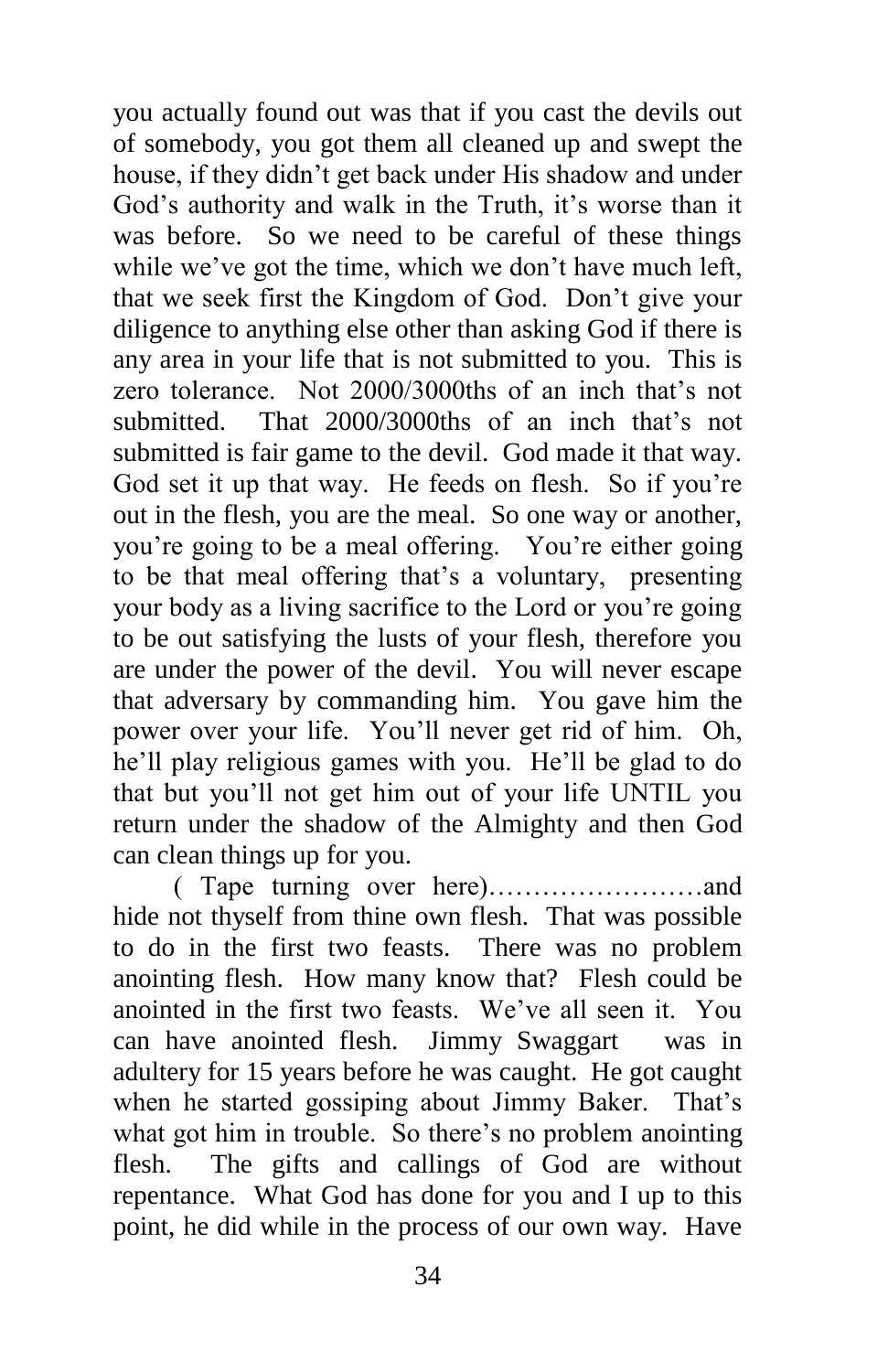we been seeking our own glory or are we among that tenth that will return and give glory to God? Well, time will tell. The day will declare it. Let's be among those that don't draw back but press on to the saving of the soul and return, return to the Lord. We don't know how to return, saints, but it says that those that dwell under His shadow shall return and revive as the corn. I think we're close to this thing. I think we're in a time when God's about to reveal himself in His saints. His inheritance is in you. Your inheritance is in Him. And you can't have yours unless you give Him his. So let's give Him what's his and if we'll be faithful with what is another man's, He'll give us what is our own. Amen.

Bro. Fred That's what you call a tremendous word! I hope you have recognized in the last few years He has been clarifying the revelation that we've been given. He's been doing that so you and I can understand it. To help us along, He gave us the Spirit of understanding. If you and I don't exercise ourselves in that Spirit that He's given us, that sevenfold aspect of His Spirit, you and I will miss what's happening here. I appreciated when Steve was in the Song of Songs. One of the verses says that …."I've come into my garden. He likens his people as a garden. How many of you know that it all started in a garden? How many of you know that you got kicked out of the garden? When you got reconciled, you got reconciled back into the garden. Now what kind of fruit are you going to be in that garden? How many of you know that it all ends up in the garden? Read John 19 and 20. The crucifixion happens in the garden. The burial happens in a garden. The resurrection happens in a garden. It's all going to happen in a garden. So if you and I can manage to stay in His garden and be fruitful, allow Him to eat you up, there's a very good chance that you're going to end up in the resurrection. If that doesn't happen, there's a very good chance you'll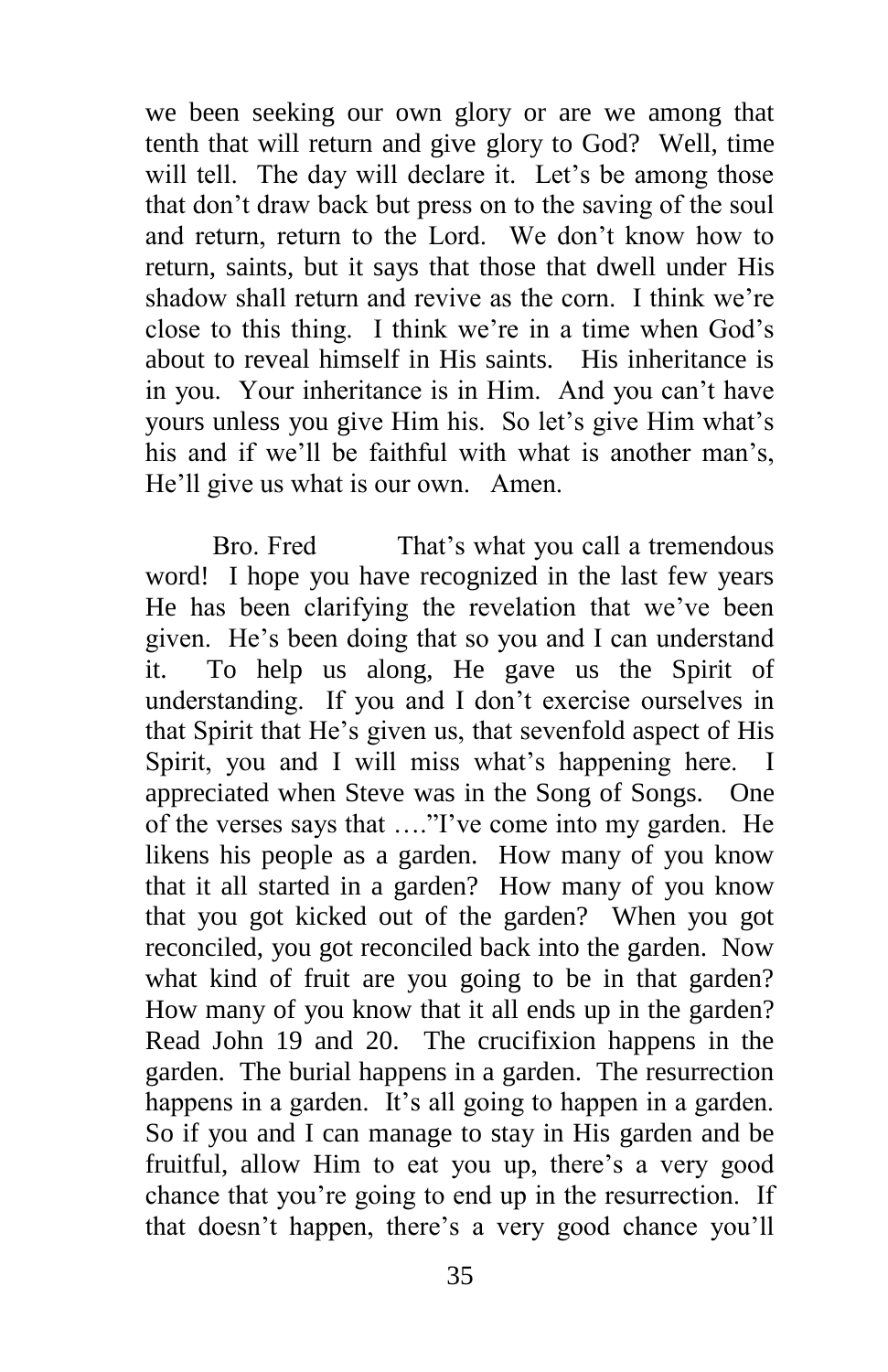sleep with the rest of the dead. You don't have all that many options. Everything in that Book, hinges on resurrection. You take resurrection out of your thinking, out of your experience, out of your theology, and everything else becomes nothing. There's nothing, there's no point. The resurrection has been replaced by a rapture in the church. They are going to be cut off whether they realize it or whether they don't. They're going to be cut off no matter how nice they are and how religious they are and how nice they look. They're going to be cut off because they replaced the foundational concept with a false thing.

Bro. Steve (adding on) I can't leave this out here. Look in Ezekiel 13:…..because this is important for us to understand. The whole chapter is talking about the false prophets that come in and seduce the people of God by crying Peace when there is no peace. It's lulling a people into a sense of false security.

When you get to verse 19, it says……"and will you pollute me among my people for handfuls of barley and for pieces of bread.' So this is the pollution of the truth amongst the Passover Truth and in these first two feasts. The barley and the pieces of bread. " I am being polluted in these two feasts." Now notice he says…".Will you pollute me among the people for handfuls of barley, for pieces of bread to slay the souls that should not die and to save the souls alive that should not live." What He's saying here is that your messages are convincing a people that they would lose His life that you should keep, and keep your life that you should lose. This is polluting Him amongst the handfuls of barley and the bread. It says…." They do that by your lying to my people that hear your lies." Now look in verse 22, ….."because with lies you have made the heart of the righteous sad, whom I have not made sad and strengthened the hands of the wicked that he should not return from his wicked way by promising